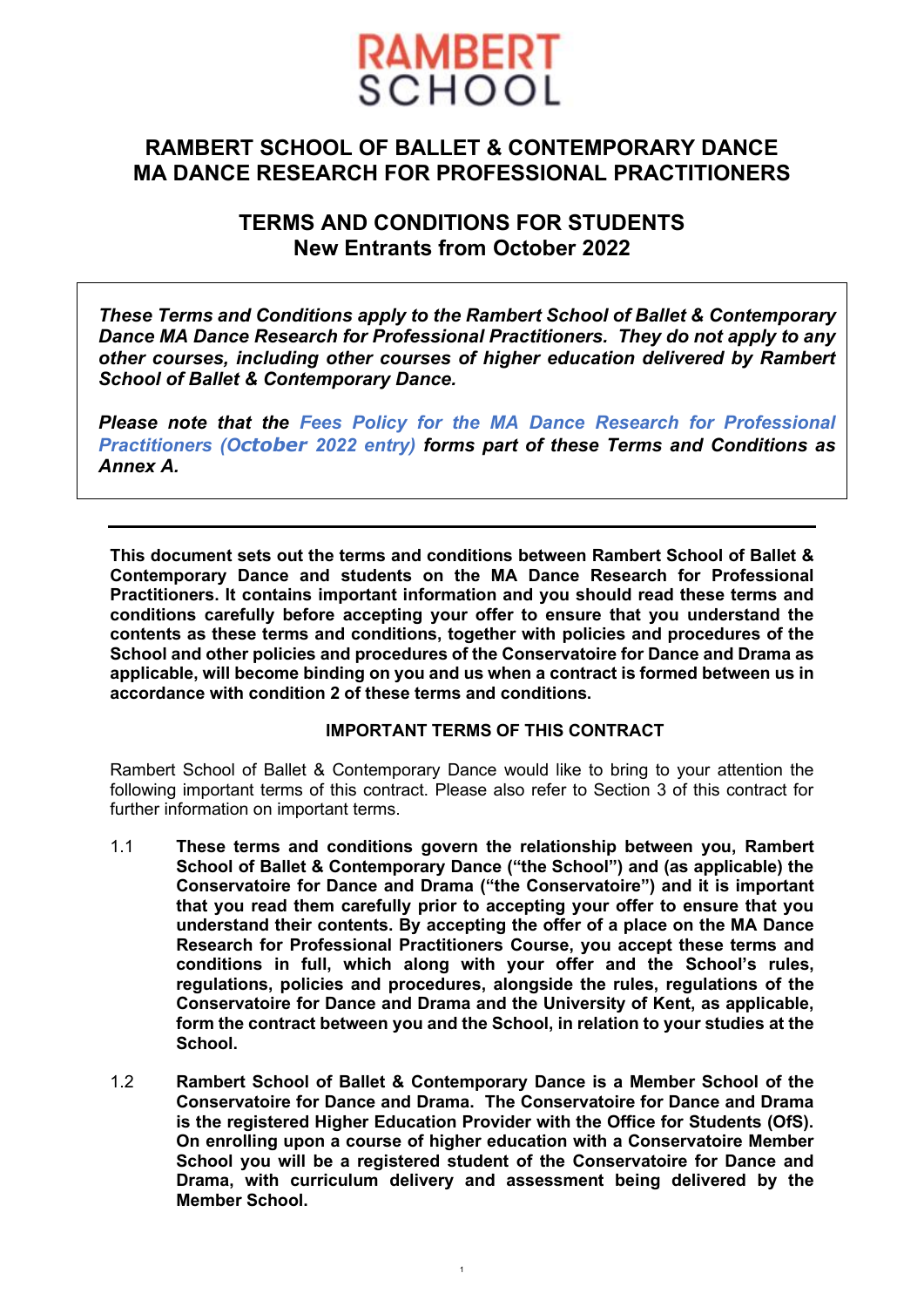- 1.3 **Rambert School of Ballet & Contemporary Dance is currently a Member School of the Conservatoire for Dance and Drama, but over the next few years will be moving towards greater independence. Rambert is seeking self-registration as an independent Higher Education Provider with the Office for Students, with plans to end its membership of the Conservatoire by 1 August 2022.**
- 1.4 **Whilst Rambert School of Ballet & Contemporary Dance remains a Member School of the Conservatoire for Dance and Drama, these terms and conditions also form the contract between you and the Conservatoire for Dance and Drama. In the event that Rambert School of Ballet & Contemporary Dance leaves the Conservatoire for Dance and Drama, the rules, regulations, policies and procedures of the Conservatoire for Dance and Drama will cease to apply to this contract, and these terms and conditions will form the contract between you and Rambert School of Ballet & Contemporary Dance, in relation to your studies at the School.**
- 1.5 **These terms and conditions will become binding on you and us when we confirm your place on the MA Dance Research for Professional Practitioners in writing following your written acceptance of an offer, and any conditions set out in your offer have been met to our satisfaction, at which point a legal contract is formed between you and the School (and, as applicable, the Conservatoire) on the basis of the terms and conditions set out in your offer letter, the terms and conditions set out in this document, and the terms and conditions set out in the policies and regulations listed in Section 3 of this contract.**
- 1.6 **Students on the MA Dance Research for Professional Practitioners Course who intermit their studies and return in a new academic year that falls outside the normal two-year registration period for this Course are charged at the same rate as new students in the year they return. This may lead to an increase in the amount you are required to pay overall for the Course fees. Where a student returns from intermitting their studies with no tuition outstanding, there will not be any increase in any outstanding Course fees.**
- 1.7 **In the event that reassessment leads a student to exceed the normal two-year period of registration, and where that reassessment necessitates further tuition for this Course, students will be charged at the same rate as new students in the year they return pro-rated on a termly or half termly basis, subject to the period of tuition required. Where reassessment does not necessitate any tuition, there will be no increase in any outstanding Course fees.**
- 1.8 **If you do not pay Course fees in accordance with these terms, the School reserves the right to withdraw your place on the course, and/or suspend or withdraw you from the course until any Course fee debt is paid or cancelled by the School in accordance with the [MA Dance Research for Professional](https://www.rambertschool.org.uk/courses/policies-and-procedures/)  [Practitioners Fees Policy](https://www.rambertschool.org.uk/courses/policies-and-procedures/) (Annex A to these Terms and Conditions). If you cease to be a student of the School, because for example you withdraw or your registration is terminated by the institution, you may still be liable for any Course fees and/or other charges which are outstanding, in accordance with the Fees Policy.**
- 1.9 There is a contractual 'cooling period' once you have commenced your enrolment with Rambert School during which you have the right to withdraw from your course up to and including the end of Week 2 of Term 1 without incurring any tuition fee liability (please see the School Course Deposit Policy for information about Course Deposits. In the event of starting the Course late, the first 14 days of your enrolment constitute the 'contractual cooling period'.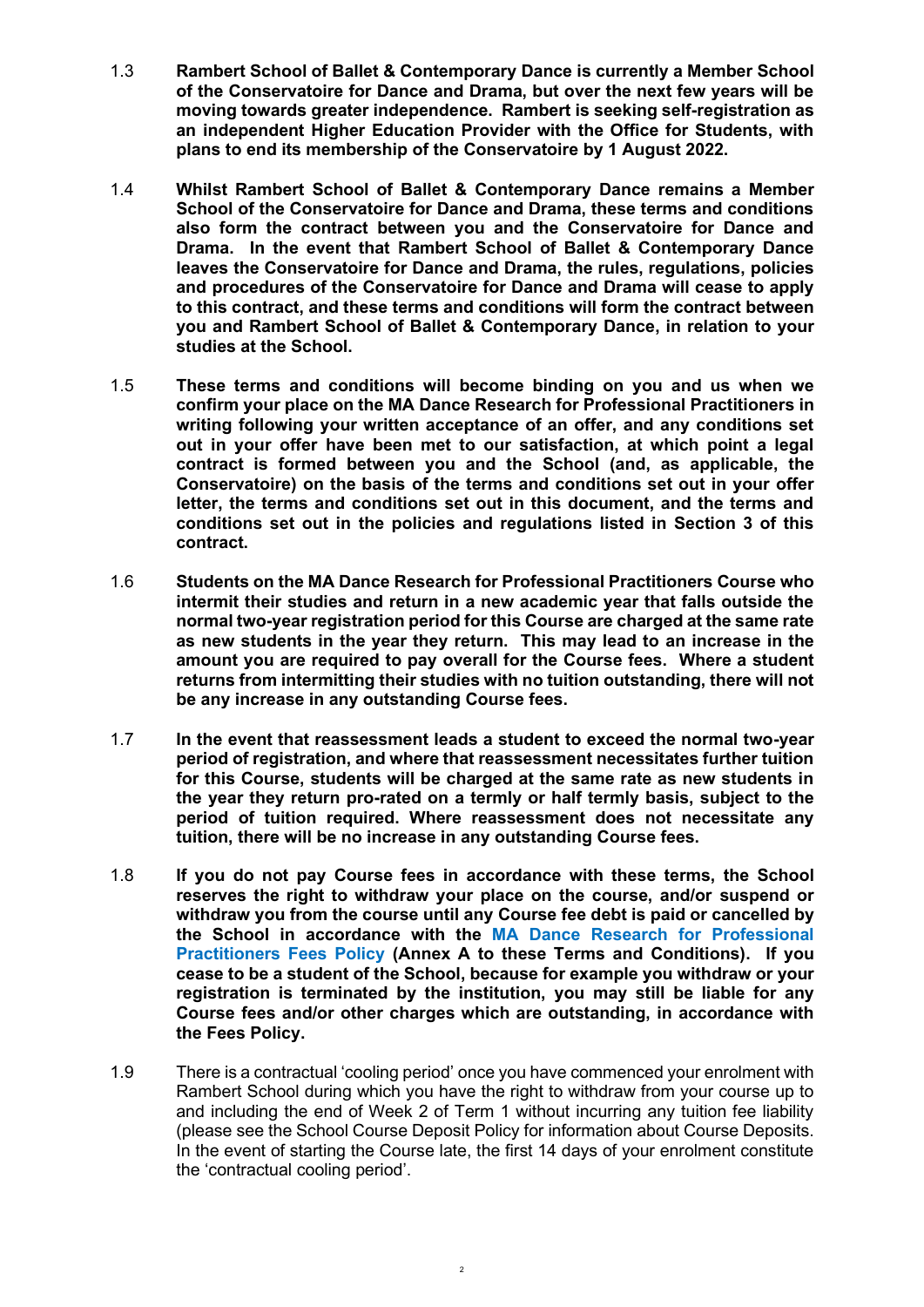- 1.10 The first 14 days of your enrolment constitute the 'Contractual Cooling Period' applicable to this contract. During this cooling period or prior to enrolment, where conduct by you is deemed by the School to be a breach of any of our policies and incompatible with our values and ethos of inclusivity, kindness and community, that, in the reasonable view of the School, makes it inappropriate for you to remain on the Course or as a student of the School, the School may immediately terminate this contract. Please also see Condition 3 of this Contract 'Our Contract with You' and Condition 8 'Termination of contract and enrolment'.
- 1.11 **For the MA Dance Research for Professional Practitioners the School expects 100% attendance as per all Rambert School Courses of higher education. Compulsory attendance of at least 75% of the timetabled sessions is needed to pass each stage of the Course. Sessions are defined as: Lectures, seminars, research forums and discussions, tutorials and mentoring sessions. Mentoring sessions are pre-arranged and it is the student's responsibility to ensure availability.**
- 1.12 **You should be aware that the majority of the School's Courses of study and their assessments can be physically demanding. Dance and theatre skills by their very nature include elements of risk including injury. Whilst we take reasonably practicable measures to reduce or eliminate these risks, it is not possible to eliminate them all. For this reason, you may wish to consider taking out private health insurance to support you with any medical treatment that you may require.**
- 1.13 **Please note that some Member Schools of the Conservatoire for Dance & Drama may require students to ensure they have private health insurance as a condition before registration can be completed. Please check the relevant Course Summary Document which will set out whether this is a mandatory requirement for a course.**
- 1.14 **Health care can be obtained free of charge from the NHS for 'home students' 1 but waiting times for treatment are unpredictable and may result in disruption to and interruption of your studies. Long periods of absence may result in you being unable to complete your course. You are advised to contact Rambert School for information and advice regarding medical insurance.**

#### **Validating University**

- 1.15 **The degrees delivered by Rambert School of Ballet & Contemporary Dance are validated and awarded by the University of Kent.**
- 1.16 **For the purposes of this contract:**
	- **reference to 'the Conservatoire' includes Rambert School of Ballet & Contemporary Dance and the central office of the Conservatoire;**
	- **Course fees include: tuition, course materials, learning resources and assessment costs, and are set out in the relevant Course Summary document for the MA Dance Research for Professional Practitioners. Please see also the MA Dance Research for Professional Practitioners Fees Policy.**
	- **Information about additional costs is contained in Section 10 of this contract.**
	- **You may be required to complete additional administrative processes for the validating university to ensure you are appropriately registered for the award led to by your Course of study with the School and, if applicable, the Conservatoire.**

**<sup>1</sup>** See <https://www.ukcisa.org.uk/Information--Advice/Studying--living-in-the-UK/Health-and-healthcare#layer-3209> for more details about paying for medical treatment.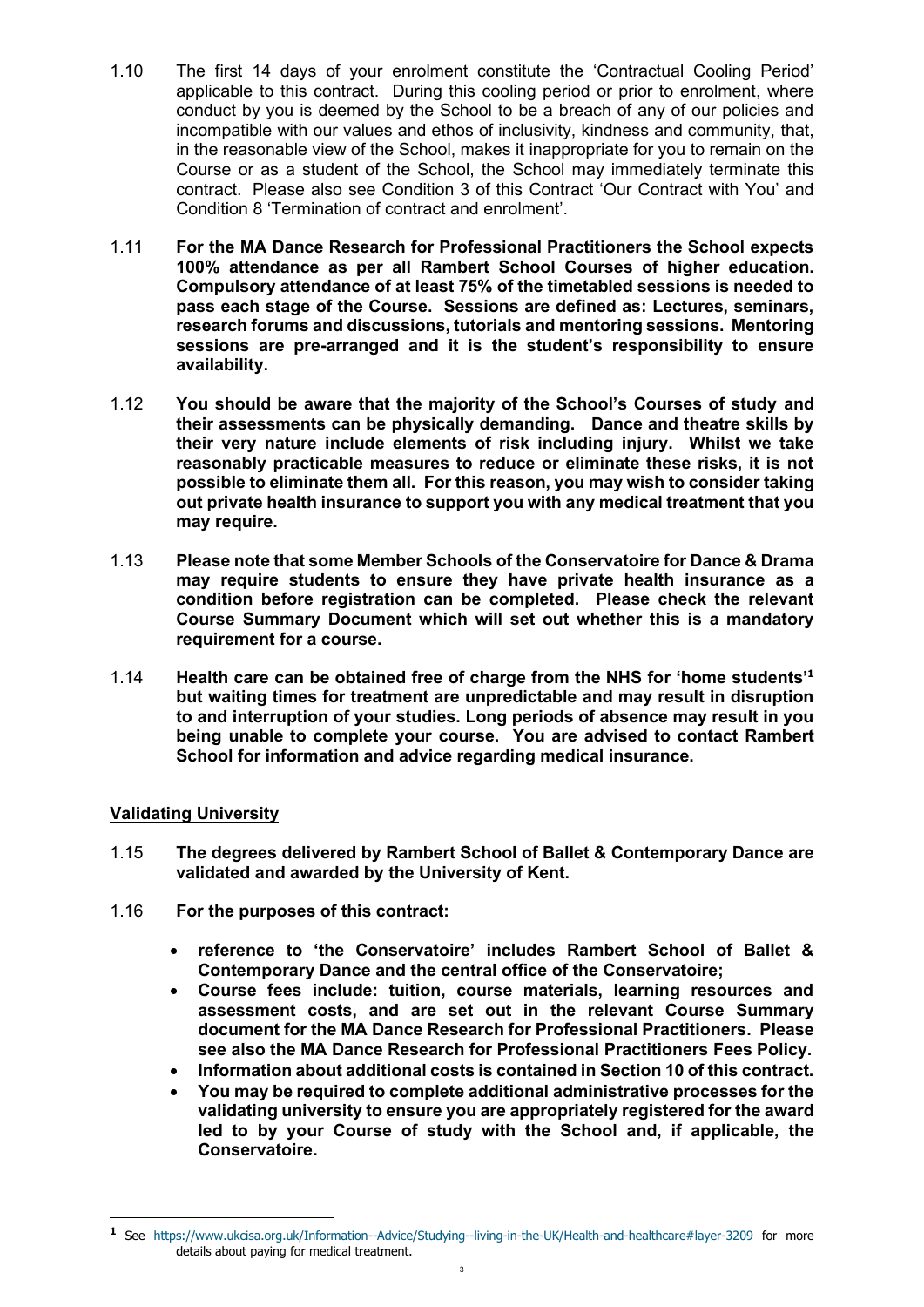**Key material information relating to these terms and conditions (such as policies and course information) can be located on the websites of the School and the Conservatoire:**

- **Rambert School of Ballet & Contemporary Dance – [www.rambertschool.org.uk](http://www.centralschoolofballet.co.uk/)**
- **Conservatoire for Dance and Drama's website: <http://www.cdd.ac.uk/>**

**The academic regulations that govern the delivery of the MA Dance Research for Professional Practitioners can be found on the website of the validating university, the University of Kent:**

- **<https://www.kent.ac.uk/teaching/qa/regulations/index.html>**
- **In the event that the School becomes independently registered with the Office for Students and ceases to be a Member School of the Conservatoire for Dance and Drama, the School will have a Student Protection Plan (SPP) that will apply to you and to all students registered on a course of higher education with the School. The School SPP will replace the SPP of the Conservatoire.**

#### **Glossary of Key Words used in this Document**

**'Course'** is used to refer to the full programme of training, study and assessment which you will undertake in pursuit of an award. Each course is made up of a number of modules, and follows the academic regulations of the validating university: for Rambert School of Ballet & Contemporary Dance, degree courses are validated and awarded by the University of Kent.

**'Enrolment'** The annual process by which you formally confirm you are beginning each year of your course. Enrolment must normally be fully completed in order to receive full access to School and course facilities. Enrolment is carried out by the School, and takes place annually (i.e. each student must re-enrol at the start of each academic year in order to continue their studies).

**'Intermission of studies'** (also known as 'interruption' or 'suspension' of studies), is where you take some time out from completing your studies within the normal anticipated timeframe. This means your registration as a student with the Conservatoire remains current, even though you will not be enrolled for the period of time out you are taking (please also see the section 'Registration' below, for further information). Depending on the length of time away from studies that you need to take, this may or may not have an impact on the point at which you can re-join your course and resume your studies, and in some instances you may be required to restart a module or academic year from the start. Intermitting or interrupting your studies might also have implications for your student finance arrangements if you are in receipt of funding from the Student Loans Company (or another funding body such as the Student Awards Agency for Scotland or US Federal Loans). Any authorisation of a period of intermission must be done in accordance with the academic regulations of the validating regulations. Students studying under a Student Visa should note that intermission of studies may impact upon the terms of your visa and/or alter your visa status.

**'Named Responsible Adult'** is someone who has agreed to act in your interests and take responsibility for you in matters relating to your higher education course of study. Applicants and students who are estranged from their parents may name a 'responsible adult' who has agreed to take responsibility for them and will be the person with whom the School and/or Conservatoire will communicate with where necessary, with regard to any aspect of your study. If you have any questions about this, you should contact a member of staff in the Member School to discuss it further.

**'Registration'** is the final part of the admissions process, where you confirm and update as necessary the personal details we hold for you which you provided in your application; confirm the School course you are intending to study, and agree to abide by, comply and engage with our Terms and Conditions and all related regulations and policies. Registration confirms that you are a student of the School and, as applicable, the Conservatoire for Dance and Drama.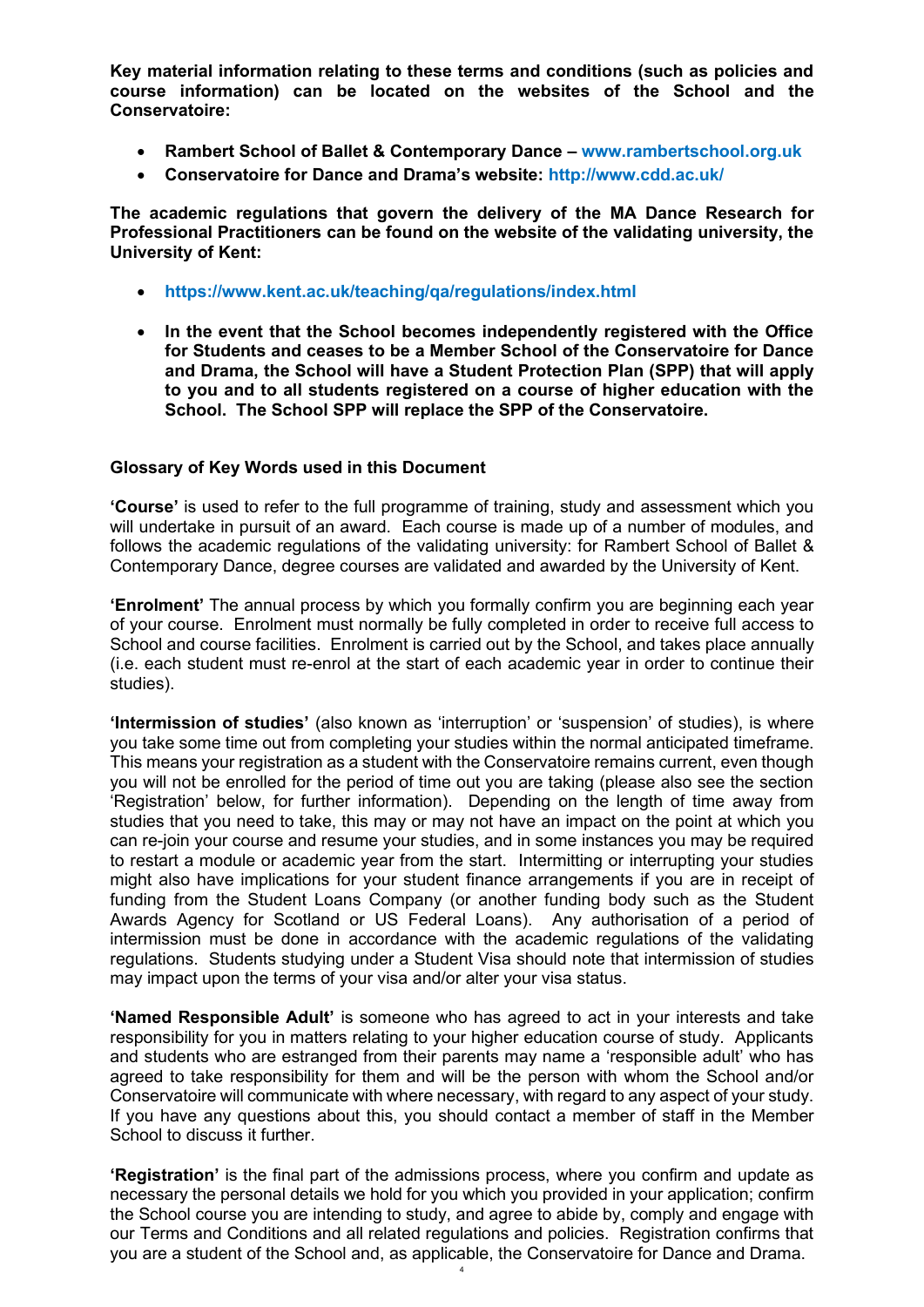**'Validated'** Validation is defined by the Quality Assurance Agency as 'a process by which a degree-awarding body judges a module or course developed and delivered by another organisation and approves it as being of an appropriate standard and quality to contribute, or lead, to one of its awards'.

**'Validating University'** The higher education institution that validates the courses and awards your degree. Your degree certificate will state that you have a degree from the validating university.

#### **Queries and Enquires**

Queries and enquires about these Terms and Conditions should be addressed in writing to the School via email to: [admissions@rambertschool.org.uk](mailto:admissions@rambertschool.org.uk)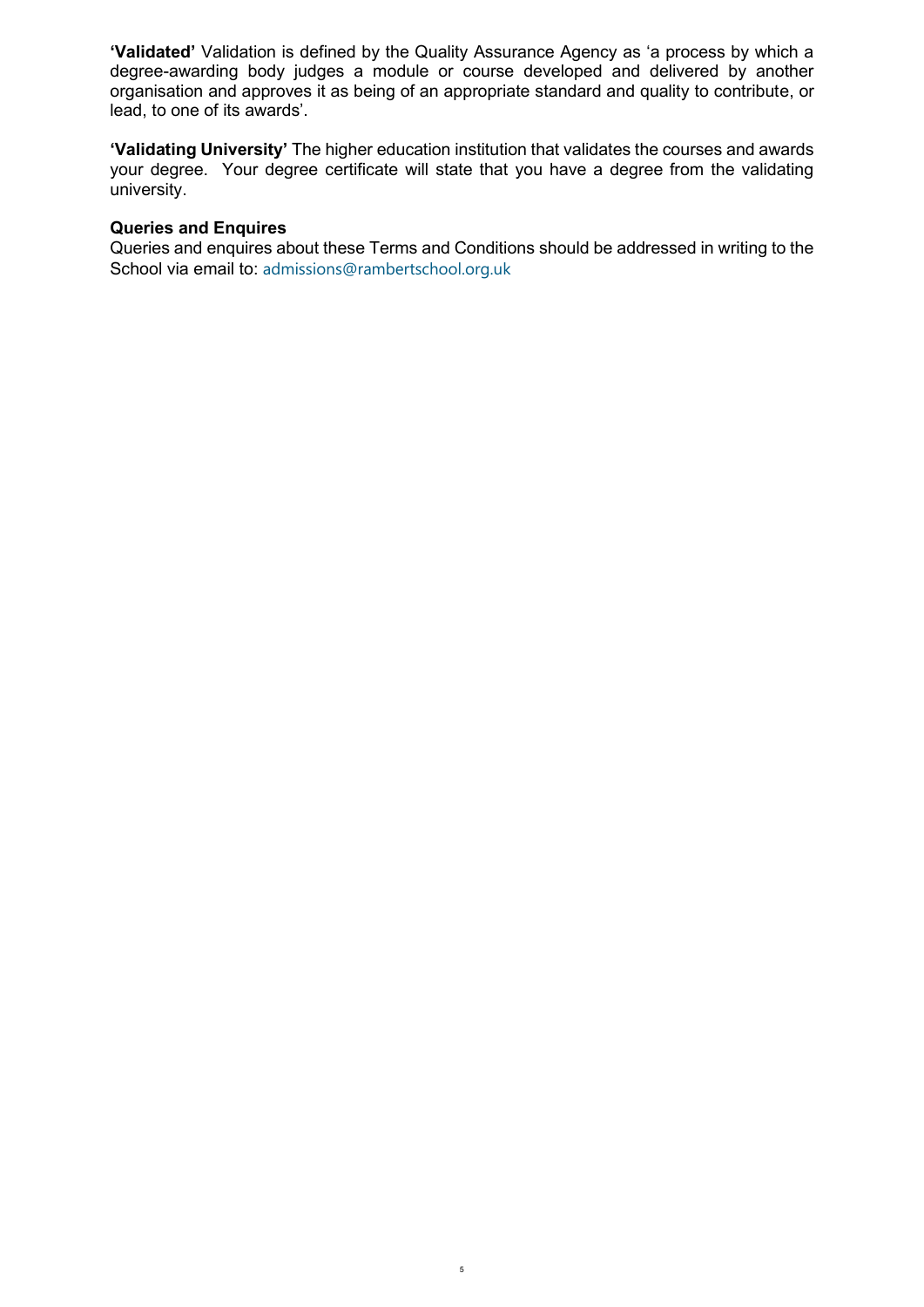# **RAMBERT SCHOOL OF BALLET & CONTEMPORARY DANCE MA DANCE RESEARCH FOR PROFESSIONAL PRACTITIONERS**

# **TERMS AND CONDITIONS FOR STUDENTS (New Entrants from October 2022)**

#### **2. Introduction**

- 2.1 Due to the nature of the intensive training provided in its higher education courses, Rambert School of Ballet & Contemporary Dance ("the School" or "Rambert School") may have rules, policies, procedures and regulations that are different from other institutions. These rules and regulations are part of the framework that will support you in understanding the artistic discipline(s) and related industries in and for which you are training. Please ensure you read the Rambert School Student Code of Conduct & Code of Behaviour along with the other documents referred to in condition 3.3 below, which contain these rules, policies, procedures and regulations, and form part of the terms and conditions of your contract with the School and, as applicable, the Conservatoire for Dance and Drama.
- 2.2 **Rambert School of Ballet & Contemporary Dance is a legally autonomous institution and independent training organisation and charity (registered charity number 1098900) which forms part of the Conservatoire for Dance and Drama ("the Conservatoire") as a Member School of the Conservatoire. The Conservatoire is the higher education institution registered with the Office for Students (OfS), and is responsible for meeting the conditions of registration and maintaining its registration with the OfS.**
- 2.3 **On enrolling upon a course of higher education with a Conservatoire Member School you will be a registered student of the Conservatoire for Dance and Drama, with curriculum delivery and assessment being delivered by the Member School. The MA Dance Research for Professional Practitioners is validated by the University of Kent (the 'validating university').**
- 2.4 **Rambert School of Ballet & Contemporary Dance is currently a Member School of the Conservatoire for Dance and Drama, but is seeking self-registration as an independent Higher Education Provider with the Office for Students, with plans to end its membership of the Conservatoire by 1 August 2022.**
- 2.5 **Whilst Rambert School of Ballet & Contemporary Dance remains a Member School of the Conservatoire for Dance and Drama, these terms and conditions also form the contract between you and the Conservatoire for Dance and Drama. In the event that Rambert School of Ballet & Contemporary Dance leaves the Conservatoire for Dance and Drama, the rules, regulations, policies and procedures of the Conservatoire for Dance and Drama will cease to apply to this contract, and these terms and conditions will form the contract between you and Rambert School of Ballet & Contemporary Dance, in relation to your studies at the School.**
- 2.6 By agreeing to these terms and conditions, you also agree to abide not only by the Conservatoire and Rambert School's regulations, policies and procedures, but also by any regulations, policies and procedures established by the validating university which are applicable to your studies at the Member School of the Conservatoire, as summarised in these terms and conditions. Please see Section 3 of these Terms and Conditions for further information about such regulations, policies and procedures.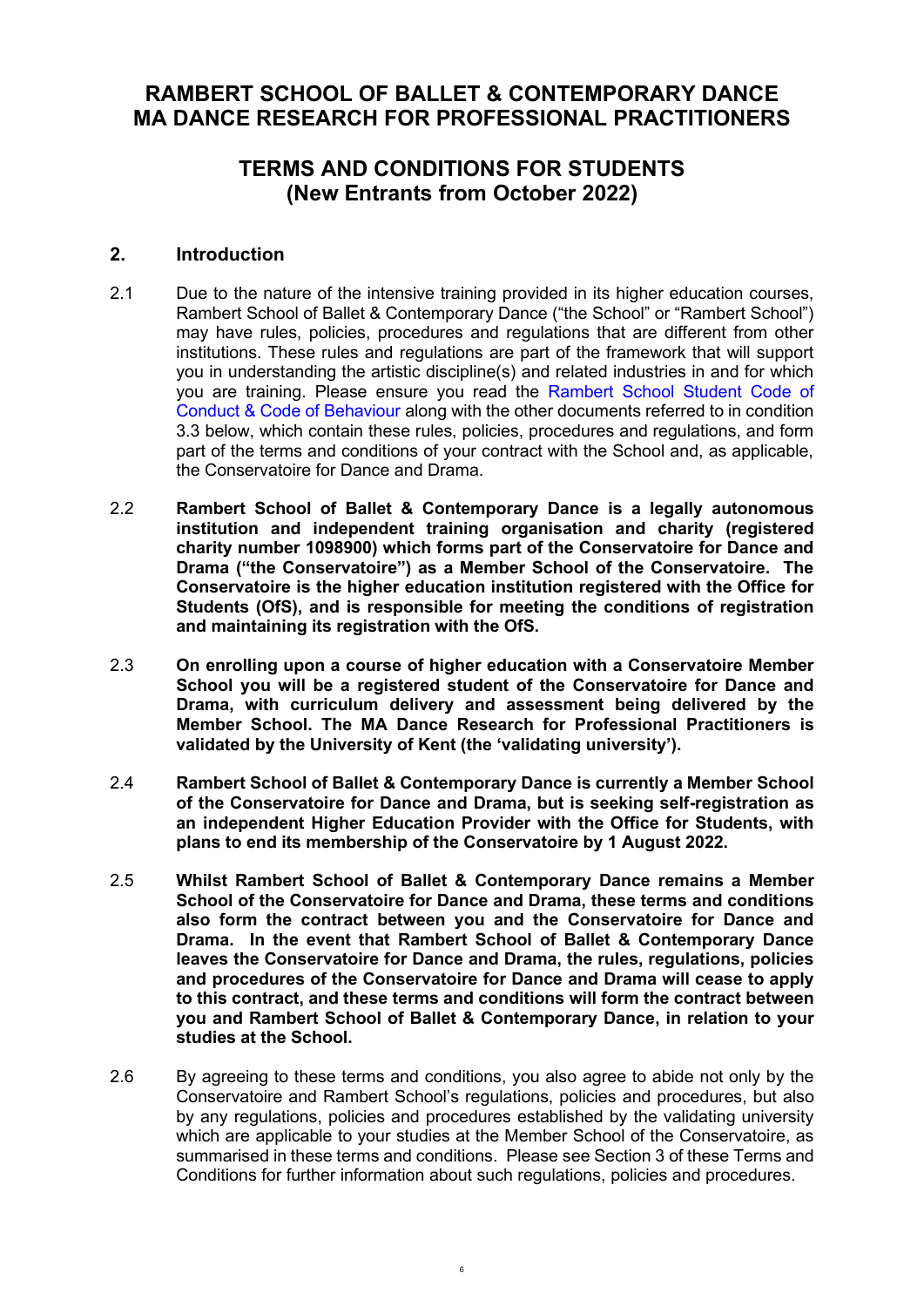#### **3. Our contract with you**

3.1 **These terms and conditions govern the relationship between you, Rambert School of Ballet & Contemporary Dance ("the School") and (as applicable) the Conservatoire for Dance and Drama and it is important that you read them carefully prior to accepting your offer to ensure that you understand their contents. By accepting the offer of a place on the MA Dance Research for Professional Practitioners Course, you accept these terms and conditions in full, which along with your offer and the School's rules, regulations, policies and procedures, alongside the policies, procedures, rules and regulations of the Conservatoire for Dance and Drama and the University of Kent, as applicable, form the contract between you and the School, in relation to your studies at the School.** 

#### *Confirmation of an offer of a place to study*

3.2 Both undergraduate and postgraduate applicants to courses of higher education receive their offer of a place to study directly from Rambert School of Ballet & Contemporary Dance. In either case, an offer of a place to study is not confirmed until you have submitted written acceptance of the offer of a place to study, and Rambert School of Ballet & Contemporary Dance has confirmed the place in writing.

#### *Registration on the Course*

3.3 For the avoidance of doubt, a student will be deemed to be 'registered' by the School once the Rambert School of Ballet & Contemporary Dance has notified you in writing that your written acceptance of the offer of a place has been received and confirmed. A student will be deemed to be 'enrolled' once they have undertaken the enrolment process with the School at the start of each academic year. Registered students are required to enrol with their Member School at the start of each academic year in order to maintain their registration with the Conservatoire. Please see also Condition 5 of these Terms and Conditions for further information on enrolment and re-enrolment.

#### *Basis of these Terms and Conditions (including applicable rules, regulations, policies and procedures)*

- 3.4 **These terms and conditions will become binding on you and us when we confirm your place on the MA Dance Research for Professional Practitioners in writing following your written acceptance of an offer, and any conditions set out in your offer have been met to our satisfaction, at which point a legal contract is formed between you and the School (and, as applicable, the Conservatoire) on the basis of the terms and conditions set out in your offer letter, the terms and conditions set out in this document, and the terms and conditions set out in:**
	- 3.4.1 Rambert School of Ballet & Contemporary Dance regulations and policies as provided on the School website, as updated from time to time, found at **[https://www.rambertschool.org.uk/courses/how-to-apply-for-all](https://www.rambertschool.org.uk/courses/how-to-apply-for-all-courses/policies-procedures-for-ma-dance-research-for-professional-practitioners-2/)[courses/policies-procedures-for-ma-dance-research-for-professional](https://www.rambertschool.org.uk/courses/how-to-apply-for-all-courses/policies-procedures-for-ma-dance-research-for-professional-practitioners-2/)[practitioners-2/](https://www.rambertschool.org.uk/courses/how-to-apply-for-all-courses/policies-procedures-for-ma-dance-research-for-professional-practitioners-2/)**, including but not limited to:
		- 3.4.1.1 MA Dance Research for Professional Practitioners Admissions Policy
		- 3.4.1.2 Academic Misconduct Policy (University of Kent Credit Framework Annex 10)
		- 3.4.1.3 Attendance Policy
		- 3.4.1.4 Data Processing Statement
		- 3.4.1.5 Interruption of Studies Policy
		- 3.4.1.6 IT Policy Acceptable Use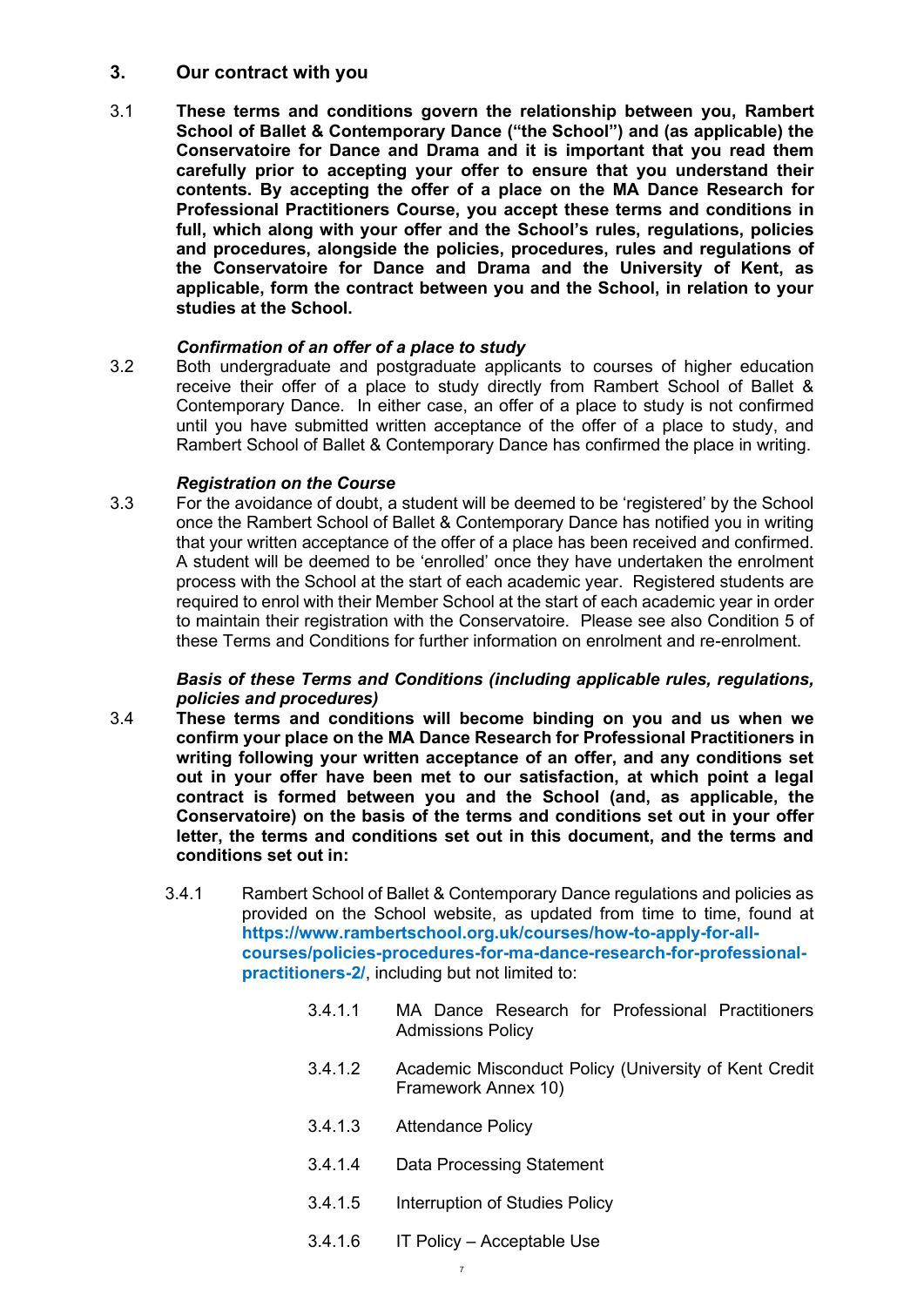- 3.4.1.7 Post-Graduate Student Handbook and relevant appendices
- 3.4.1.8 Safeguarding Policy
- 3.4.1.9 School Code of Behaviour & Student Code of Conduct
- 3.4.1.10 Student Data Protection Policy
- 3.4.2 **In the event that Rambert School becomes independently registered with the Office for Students and ceases to be a Member School of the Conservatoire for Dance and Drama, Rambert School regulations, policies and procedures will supersede the equivalent regulations, policies and procedures of the Conservatoire.**
- 3.4.3 For example, the Conservatoire Student Complaints Procedure will cease to apply, and the Rambert School Student Complaints Procedure will apply instead. In this event, School regulations, policies and procedures including but not limited to the following, will apply:

| 3.4.3.1  | Admissions Appeals and Complaints Policy                                 |
|----------|--------------------------------------------------------------------------|
| 3.4.3.2  | <b>Criminal Records Policy</b>                                           |
| 3.4.3.3  | <b>Emergency Powers of Exclusion and Suspension</b>                      |
| 3.4.3.4  | <b>Inclusivity Policy and Protocols</b>                                  |
| 3.4.3.5  | Non-Academic Misconduct Policy and Procedures                            |
| 3.4.3.6  | Policy on Sexual Misconduct, Harassment and Related<br><b>Behaviours</b> |
| 3.4.3.7  | <b>Refunds and Compensation Policy</b>                                   |
| 3.4.3.8  | <b>Student Complaints Procedure</b>                                      |
| 3.4.3.9  | <b>Support Through Studies Policy and Procedures</b>                     |
| 3.4.3.10 | <b>Student Protection Plan (see condition 3.4.4 below)</b>               |
|          |                                                                          |

#### *Student Protection Plan*

- 3.4.4 **In accordance with the Office for Students' [conditions of registration,](https://www.officeforstudents.org.uk/advice-and-guidance/regulation/conditions-of-registration/) all registered higher education providers must have a Student Protection Plan in place. In the event that the School becomes independently registered with the Office for Students and ceases to be a Member School of the Conservatoire for Dance and Drama, the School will have a Student Protection Plan (SPP) that will apply to you and to all students registered on a course of higher education with the School. The School SPP will replace the SPP of the Conservatoire.**
- 3.4.5 Whilst the School is a Member School of the Conservatoire for Dance and Drama, the Conservatoire Student Protection Plan will apply to you and all students registered with the Conservatoire on a course of higher education delivered by the School.

#### *Breach of policies within the post-enrolment contractual 'cooling period'*

3.5 **There is a contractual 'cooling period' once you have commenced your enrolment with Rambert School during which you have the right to withdraw from your course up to and including the end of Week 2 of Term 1 without**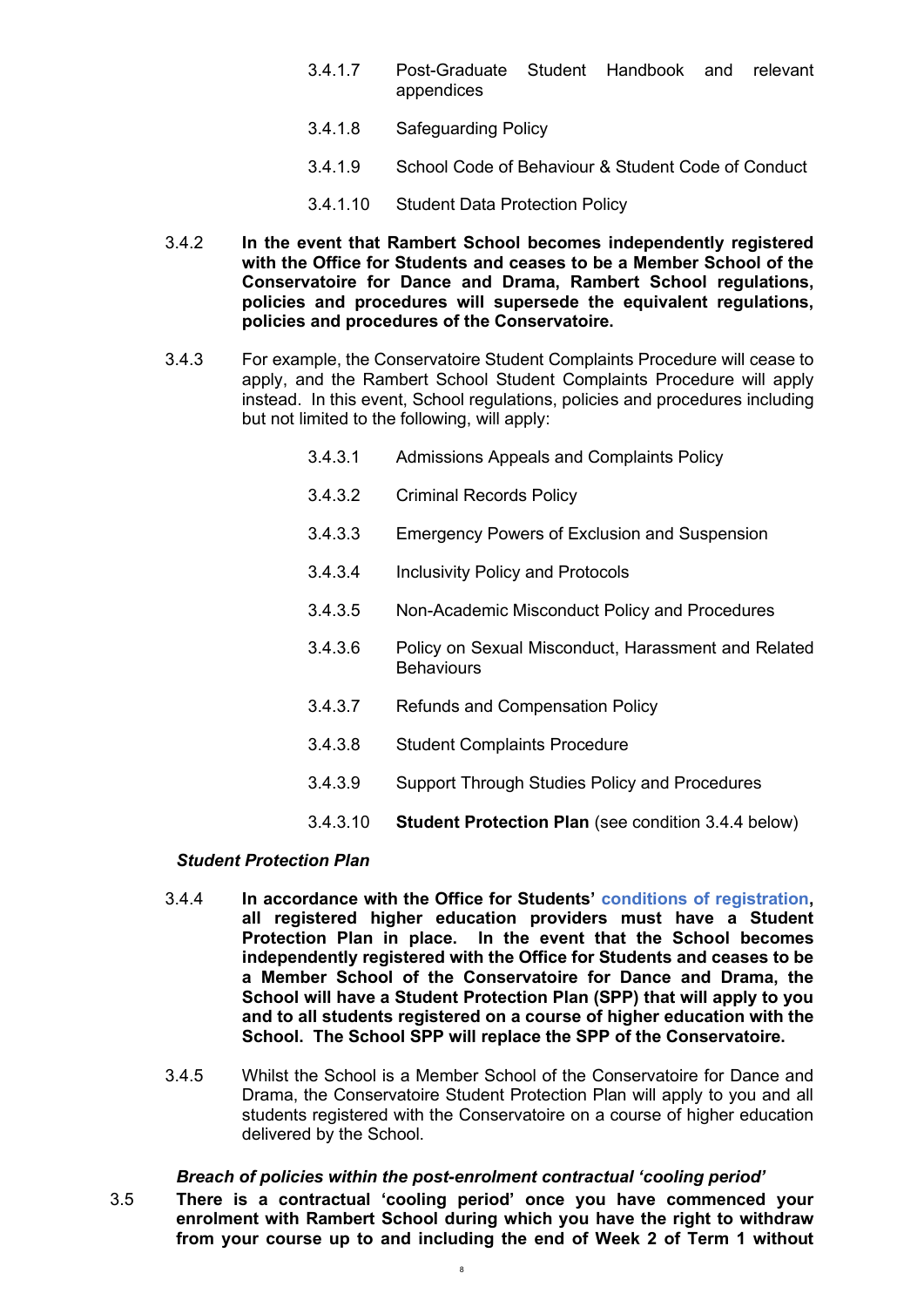**incurring any tuition fee liability (please see the School Course Deposit Policy for information about Course Deposits). In the event of starting the Course late, the first 14 days of your enrolment constitute the 'contractual cooling period'.**

- 3.6 All students who join Rambert School sign up to our [Student Code of Conduct and](https://www.rambertschool.org.uk/courses/undergraduate-courses/fdba-degree/)  [School Code of Behaviour.](https://www.rambertschool.org.uk/courses/undergraduate-courses/fdba-degree/) Our School Code of Behaviour covers every member of our community, both students and staff. Our values are enshrined in this Code of Behaviour, which sets out our expectations for how we will treat each other, with kindness, understanding and empathy, and that by joining Rambert School students are committing to being in ways that are inclusive and respectful, and do not engage in attitudes or behaviour that are incompatible with our values.
- 3.7 **In the event that the School determines that you are in breach of either the Student Code of Conduct or the School Code of Behaviour, or any other School policy that applies to these Terms and Conditions'), this will be a breach of these Terms and Conditions and therefore a breach of contract. If such a breach occurs within the 'contractual cooling period' (or, if you begin the course late, within the first 14 days of your enrolment on the course) that in the reasonable view of the School makes it inappropriate for you to remain on the course, the contract may be immediately terminated.**
- 3.8 Examples of policy/contractual breaches that would, in the reasonable view of the School, make it inappropriate for the student to remain on their course, include, but are not limited to:
	- Harmful attitudes (for example, transphobia, misogyny, anti-Semitism, Holocaust denial) that are incompatible with our values and harmful to our community
	- Racist behaviour
	- Sexual Misconduct (as defined in the Policy on Sexual Misconduct, Harassment and Related Behaviours)
	- **Harassment**
	- Violence
	- Bullying
	- Other unacceptable behaviours that fall within the definition of 'Related Behaviours' as defined in the Policy on Sexual Misconduct, Harassment and Related Behaviours
- 3.9 Breach of any condition will be addressed according to your registration status. If you have accepted your offer but have not yet registered and enrolled for your Course, this contract may be terminated immediately by the School, at the discretion of the Conservatoire (where applicable). Once you are a registered and enrolled student, unless you are within the contractual 'cooling period' (see 'Serious breach of policies within the contractual cooling period' earlier in this section), disciplinary proceedings may be brought against you under the [Non-Academic Misconduct Policy,](http://www.cdd.ac.uk/policies/student-related-policies/) which may result in sanctions including suspension or expulsion from the institution and your Course.

#### *Conservatoire for Dance and Drama Regulations Policies, and Procedures*

- 3.10 Whilst the School is a Member School of the Conservatoire for Dance and Drama and in the event that you are a registered student with the Conservatoire, Conservatoire regulations and policies as provided on the Conservatoire website, and as updated from time to time, form part of the contract set out in these Terms and Conditions and apply to you. These can be found at [http://www.cdd.ac.uk/policies/student-related](http://www.cdd.ac.uk/policies/student-related-policies/)[policies/,](http://www.cdd.ac.uk/policies/student-related-policies/) including but not limited to:
	- The Conservatoire Admissions Appeals and Complaints Policy and Procedure
	- The Conservatoire Code of Behaviour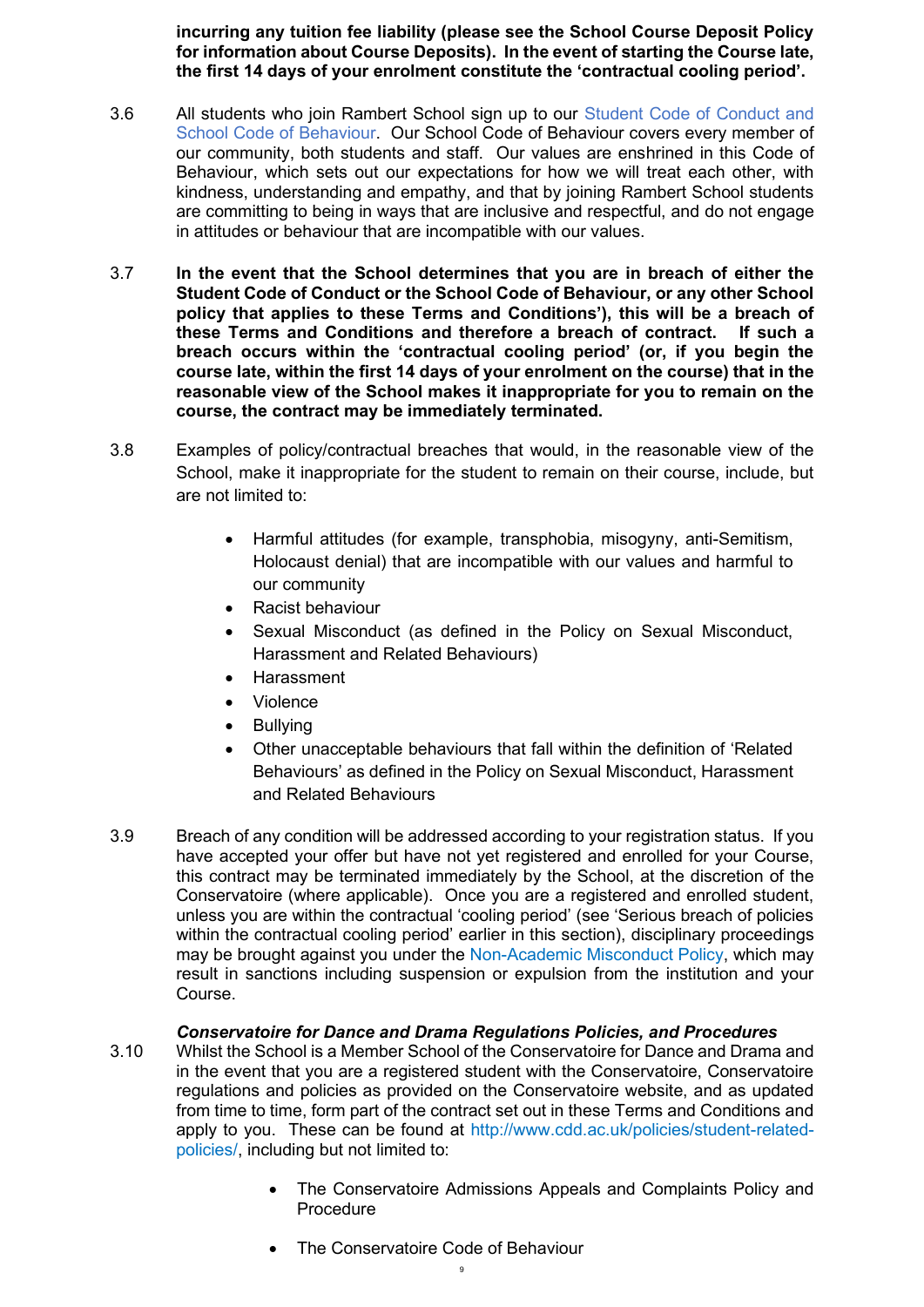- The Conservatoire Criminal Records Policy
- The Conservatoire Data Processing Statement
- The Conservatoire Emergency Powers of Exclusion and Suspension
- The Conservatoire Inclusivity Policy and Protocols
- The Conservatoire Non-Academic Misconduct Policy and Procedures
- The Conservatoire Policy on Sexual Misconduct, Harassment and Related Behaviours
- The Conservatoire Refunds and Compensation Policy
- The Conservatoire Student Complaints Procedure
- The Conservatoire Student Protection Plan
- The Conservatoire Support Through Studies Policy and Procedures
- 3.10.1 The MA Dance Research for Professional Practitioners Fees Policy (Annex A to these Terms and Conditions) that you will be furnished with at the point of offer, and a link to which is available at [https://www.rambertschool.org.uk/courses/how-to-apply-for-all](https://www.rambertschool.org.uk/courses/how-to-apply-for-all-courses/policies-procedures-for-ma-dance-research-for-professional-practitioners-2/)[courses/policies-procedures-for-ma-dance-research-for-professional](https://www.rambertschool.org.uk/courses/how-to-apply-for-all-courses/policies-procedures-for-ma-dance-research-for-professional-practitioners-2/)[practitioners-2/.](https://www.rambertschool.org.uk/courses/how-to-apply-for-all-courses/policies-procedures-for-ma-dance-research-for-professional-practitioners-2/)
- 3.10.2 The summary course document relevant to your Course of study, a link to which is available at [http://www.cdd.ac.uk/policies/student-related-policies/.](http://www.cdd.ac.uk/policies/student-related-policies/)
- 3.10.3 The academic regulations, credit framework and applicable general regulations of the **University of Kent**:

[https://www.kent.ac.uk/regulations/;](https://www.kent.ac.uk/regulations/) [https://www.kent.ac.uk/regulations/academic.html;](https://www.kent.ac.uk/regulations/academic.html)

The academic appeals and academic complaints regulations and procedures of the University of Kent:

[https://www.kent.ac.uk/regulations/general.html;](https://www.kent.ac.uk/regulations/general.html) [https://www.kent.ac.uk/teaching/qa/credit](https://www.kent.ac.uk/teaching/qa/credit-framework/creditinfoannex13.html)[framework/creditinfoannex13.html;](https://www.kent.ac.uk/teaching/qa/credit-framework/creditinfoannex13.html)

- 3.10.4 All other rules, regulations and policies which the Conservatoire and Member Schools make for their students from time to time, or which are established by the Conservatoire and the validating university of the Member School which are applicable to your studies at the Conservatoire with the Member School, and about which you will be notified in each case, as from time to time in force and/or updated in accordance with condition 18 ("Other changes to the contract") which will be published on the following websites, as applicable:
	- Rambert School of Ballet & Contemporary Dance website: **<https://www.rambertschool.org.uk/>**
	- Conservatoire for Dance and Drama's website: **<http://www.cdd.ac.uk/>**
	- University of Kent website: **<https://www.kent.ac.uk/>**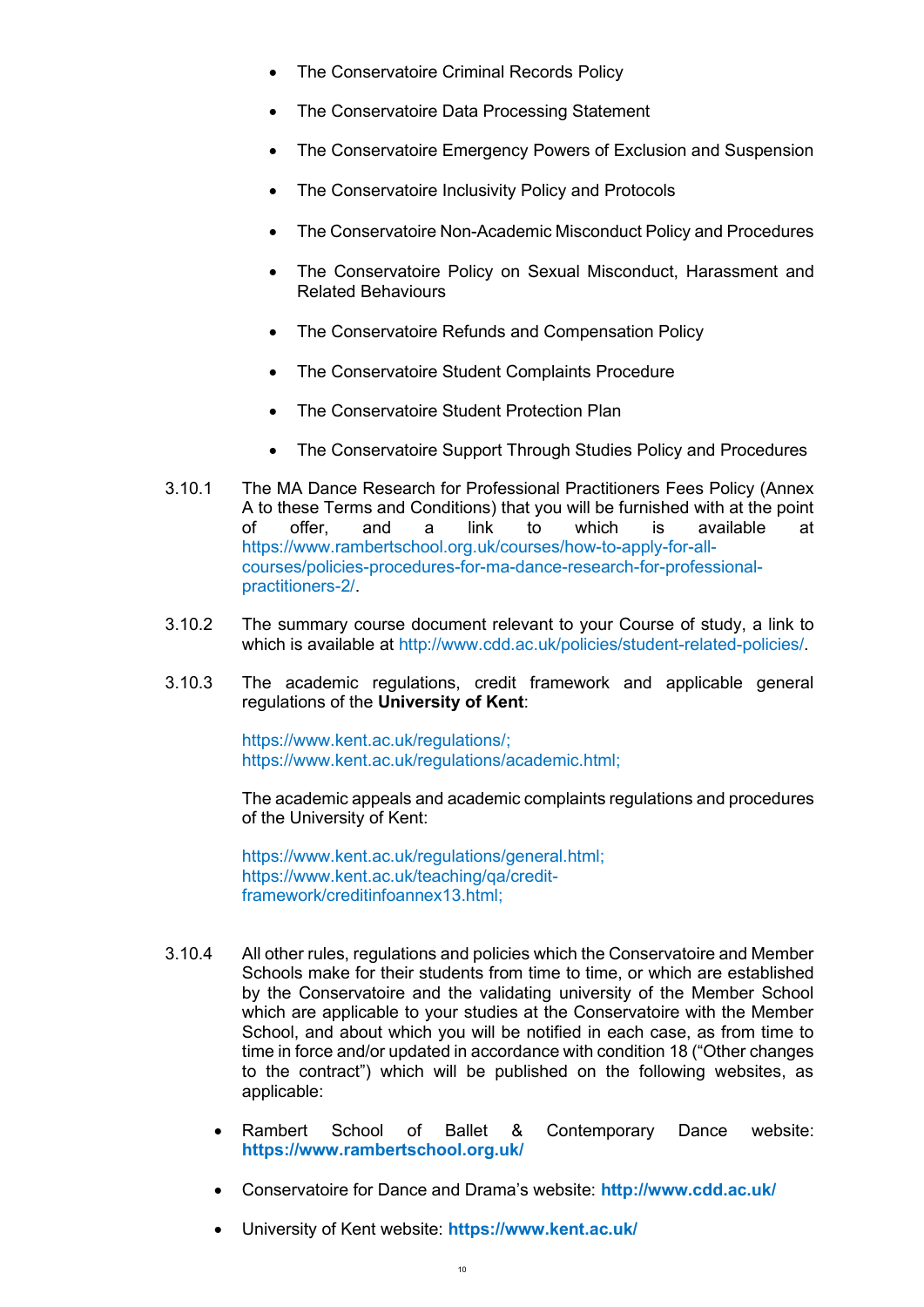- 3.11 **Please make sure that you familiarise yourself carefully with the content of these documents and their relevant requirements. Queries regarding any of the School documents should be referred to the Head of Admissions, Registry and Student Support at: [admissions@rambertschool.org.uk](mailto:admissions@rambertschool.org.uk)**
- 3.12 In the event of a conflict between these terms and conditions and the academic regulations, academic policies and/or academic procedures of the validating university which apply to your studies, the academic regulations, academic policies or academic procedures of the validating university shall take precedence. In the event of a conflict between these terms and conditions and any other regulations, policies or procedures set out in Section 3 of these Terms and Conditions 'Our Contract with You') which apply to your studies, these terms and conditions shall take precedence.
- 3.13 The contract may be ended by the School, and, if applicable, the Conservatoire, and your enrolment terminated if the relevant conditions are not met or our terms not complied with, as set out in the documents specified in condition 3.3, above. For example, failure to comply with any of the Rambert School's Codes of Behaviour (eg the [School Student Code of Conduct and Code of Behaviour\)](https://www.rambertschool.org.uk/courses/undergraduate-courses/fdba-degree/) could result in action being taken against you under the Non-Academic Misconduct policy, which could result in termination by the School of your enrolment on your course and of the contract. For further information, please see Condition 8 of these Terms and Conditions 'Termination of Contract and Enrolment'.
- 3.14 It is also a condition of your contract that any information submitted with or in relation to your application is true, genuine, accurate and complete (i.e. does not omit information you have been asked to provide). Please see the [MA Dance Research for](http://www.cdd.ac.uk/policies/student-related-policies/)  [Professional Practitioners Admissions Policy](http://www.cdd.ac.uk/policies/student-related-policies/) section: 'False, fraudulent or misleading information provided by applicants' for further information.

#### *Visa and immigration requirements*

- 3.15 Rambert School of Ballet & Contemporary Dance is a sponsor for the purposes of sponsoring students who wish to study there from outside the UK and other designated areas where students qualify for 'Home Fee Status' has measures in place to ensure that it complies with its obligations to the UK Government in relation to immigration.
- 3.16 The MA Dance Research for Professional Practitioners is delivered on a part-time basis remotely and does not require UK residency. Rambert School does not sponsor applicants with a visa for entry to this course.
- 3.17 See also Section 5 of these Terms and Conditions, 'Enrolment and Re-enrolment' and Section 8 of these Terms and Conditions 'Termination of Contract and Enrolment'.

## **4. Application and admission to Rambert School of Ballet & Contemporary Dance**

4.1 The [MA Dance Research for Professional Practitioners](http://www.cdd.ac.uk/policies/student-related-policies/) Admissions Policy sets out the framework for applying and being admitted to the Course. The Policy includes details of the Conservatoire's processes for seeking feedback on, and raising appeals and complaints against, decisions made in connection with an application.

#### *Applicants and students with disabilities and additional support needs*

4.2 If you have a disability and/or any additional support needs you are strongly encouraged to disclose this to the School as soon as you apply or at any time during the admissions process, in order that we can best support you through your studies. Rambert School of Ballet & Contemporary Dance may tailor individual support plans to students under the [Support Through Studies policy and processes,](http://www.cdd.ac.uk/policies/student-related-policies/) either prior to enrolment or at any time on the Course once enrolled.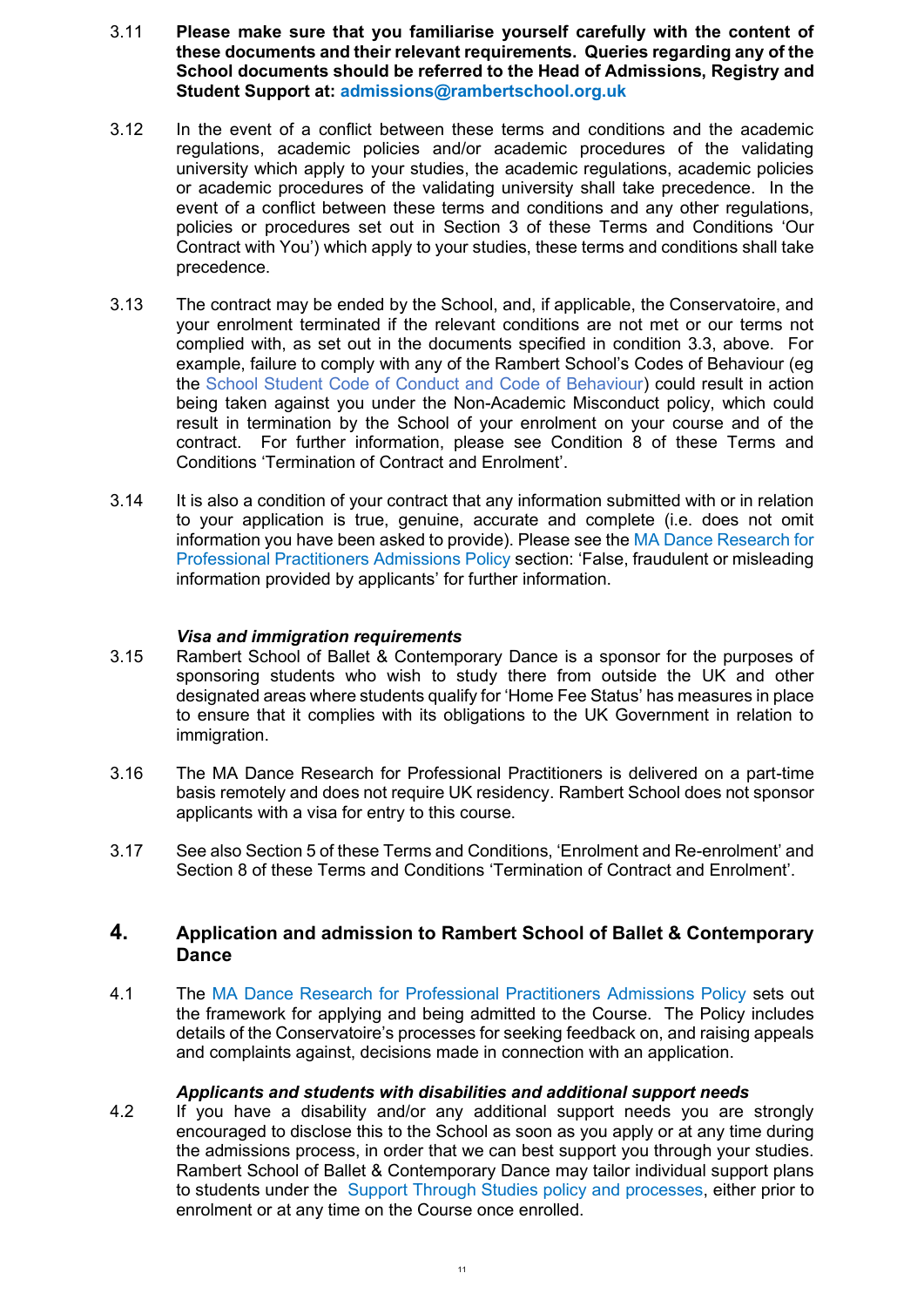4.3 Disabled students are encouraged to disclose their support requirements so that we can endeavour to meet them during the audition process and subsequent training. Failure to disclose your disability may mean that you will not get the support to which you are entitled, and any necessary adjustments may be delayed or may not be made.

#### *Disclosure of pre-existing physical injuries and conditions*

4.4 Many of the Conservatoire's Courses delivered by the Member Schools concern demanding physical training in an artistic discipline. Member Schools will therefore routinely request whether applicants have any pre-existing injury or condition that they wish to disclose to the Member School prior to commencing studies, in order that they can be appropriately supported. Where candidates do not disclose a pre-existing injury or condition ahead of commencing their studies, or enrolled students fail to disclose injuries or conditions arising after Enrolment, the Conservatoire and Member Schools accept no liability for any exacerbation or impact upon such an injury or condition. For the MA Dance Research for Professional Practitioners, this extends to any exacerbation or impact upon an injury or condition that is sustained as a direct or indirect part of activities undertaken by the student pursuit of this award. For further information, please also see Section 11 of these Terms and Conditions, 'Risk of Injury and Health Insurance'.

#### *Criminal convictions*

- 4.5 Having a criminal record is not necessarily a bar to being a student of Rambert School of Ballet & Contemporary Dance or the Conservatoire. Rambert School and the Conservatoire for Dance and Drama are committed to equality of opportunity and will not request or require any applicant to disclose whether they have a criminal record prior to receiving an offer of a place to study being made, in any circumstances.
- 4.6 Rambert School only requires disclosure of a criminal record in specific circumstances dictated by the requirements of Courses. Where a Course has a compulsory element (e.g. placement involving 'regulated activity'**<sup>2</sup>** with children and/or vulnerable adults) that requires a criminal records check (enhanced Disclosure and Barring Service, or 'DBS' check), applicants will normally be required to undertake a criminal record check before an applicant's accepted place can be confirmed by the School.
- 4.7 Where a Course has an optional element requiring a criminal record check that students can choose whether to take, students are not required to undergo a criminal record check unless they wish to participate in the element.
- 4.8 Upon receipt of a disclosure of a criminal record, whether by an individual applicant/student or as a result of a criminal records check, the School will undertake a risk assessment in accordance with the procedures under the [Conservatoire](http://www.cdd.ac.uk/policies/student-related-policies/)  [Criminal Records Policy](http://www.cdd.ac.uk/policies/student-related-policies/) or, in the event that the School leaves the Conservatoire, under the equivalent School policy (which will be published on the School website at [https://www.rambertschool.org.uk/courses/policies-and-procedures/\)](https://www.rambertschool.org.uk/courses/policies-and-procedures/). For more information, details of relevant Courses where an enhanced DBS check may be required, and the specific circumstances in which the Conservatoire will process criminal records data, please see the Criminal Records Policy and procedures, published on the Conservatoire website at [http://www.cdd.ac.uk/policies/student](http://www.cdd.ac.uk/policies/student-related-policies/)[related-policies/.](http://www.cdd.ac.uk/policies/student-related-policies/) Summary course documents also indicate where a criminal records check will or may be required.

## **5. Enrolment and Re-enrolment**

5.1 Your place on a Course of higher education with Rambert School of Ballet & Contemporary Dance will be conditional on you complying with the relevant School enrolment conditions and requirements, including any conditions relating to your fees, and enrolling at the start of your course and at the start of each subsequent academic year.

**<sup>2</sup>** For more information on 'regulated activity' please see the Conservatoire Criminal Records Policy at <http://www.cdd.ac.uk/policies/student-related-policies/>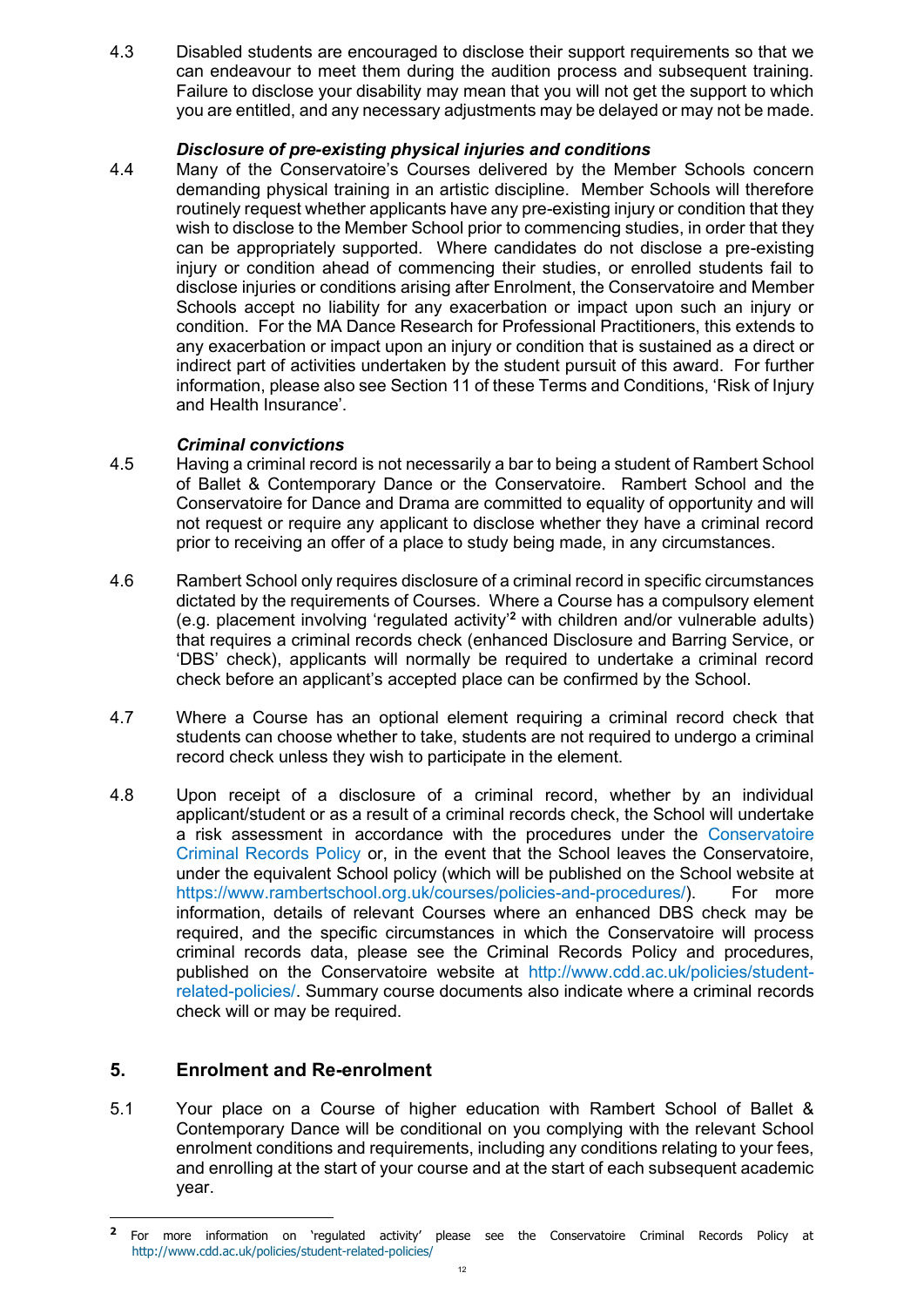- 5.2 You must enrol at the designated session at the start of your course, as set out in your introductory information and induction pack provided by the School. If you cannot or do not enrol at the designated session you must provide the School with a reason for your non-enrolment which is acceptable to the School (and, where applicable, the Conservatoire) in order to be permitted to enrol on another occasion, otherwise you will not be entitled to enrol for that year of study (or any future year of study) and your relationship with the School and, if applicable, the Conservatoire, and this contract shall be terminated.
- 5.3 The deferral of the offer of a place for enrolment in a later year of study is not normally permitted by the School; Rambert School of Ballet & Contemporary Dance will exercise its discretion in its consideration of a request to defer a place for enrolment, particularly where a deferral may be a reasonable adjustment for a disabled student.
- 5.4 Failure to enrol at the start of your Course in accordance with the conditions set out in Section 5 of these Terms and Conditions will result in your relationship with the School and Conservatoire and this contract being terminated and you will need to reapply from the start to be considered for a place to study at Rambert School of Ballet & Contemporary Dance in a future year. This is the case regardless of whether you have previously completed a course with Rambert School and the Conservatoire, or with another Member School or former member School of the Conservatoire.
- 5.5 Provided you are eligible to re-enrol (which means you have met the assessment and progression requirements, do not owe any Course fees and have not been suspended from the course for any reason including, for example, relating to proceedings brought under any policies (such as, but not limited to, [the Non-Academic Misconduct Policy;](http://www.cdd.ac.uk/policies/student-related-policies/)  [Emergency Powers of Exclusion and Suspension; Support Through Studies policy;](http://www.cdd.ac.uk/policies/student-related-policies/)  [Policy on Sexual Misconduct, Harassment and Related Behaviours\)](http://www.cdd.ac.uk/policies/student-related-policies/), you must reenrol for each subsequent year of study using the approved procedure. If you cannot or do not re-enrol using the approved procedure you must provide the School with a reason for your non-enrolment which is acceptable to the Conservatoire in order to be permitted to enrol on another occasion, otherwise you will not be entitled to enrol for that year of study (or any future year of study), and your relationship with Rambert School of Ballet & Contemporary Dance and the Conservatoire and this contract shall be terminated.

## **6. Your obligations**

- 6.1 In accepting these Terms and Conditions and enrolling with us as a student, you become part of the School and Conservatoire community. From the point your offer is confirmed you are required to abide by the regulations, rules, policies and procedures set out at Section 3 above. You are required at all times to behave courteously and respectfully towards other students and members of academic and non-academic staff, including visiting professionals, in accordance with the [Rambert](https://www.rambertschool.org.uk/courses/policies-and-procedures/)  [School of Ballet & Contemporary Dance Student Code of Conduct and Code of](https://www.rambertschool.org.uk/courses/policies-and-procedures/)  [Behaviour,](https://www.rambertschool.org.uk/courses/policies-and-procedures/) and the [Conservatoire Code of Behaviour.](http://www.cdd.ac.uk/policies/student-related-policies/) Please also see Sections 3 and 11 of these Terms and Conditions.
- 6.2 Your obligations to Rambert School of Ballet & Contemporary Dance and the Conservatoire School are to:
	- 6.2.1 Pay your Course fees and other required fees when due, as set out in the applicable Fees Policy (Annex A to these Terms and Conditions) and in the offer letter.If you cease to be a registered student, because for example you withdraw from your course or Rambert School terminates your enrolment, for example due to non-payment of fees, you may still be liable for any outstanding fees (see Section 8 below).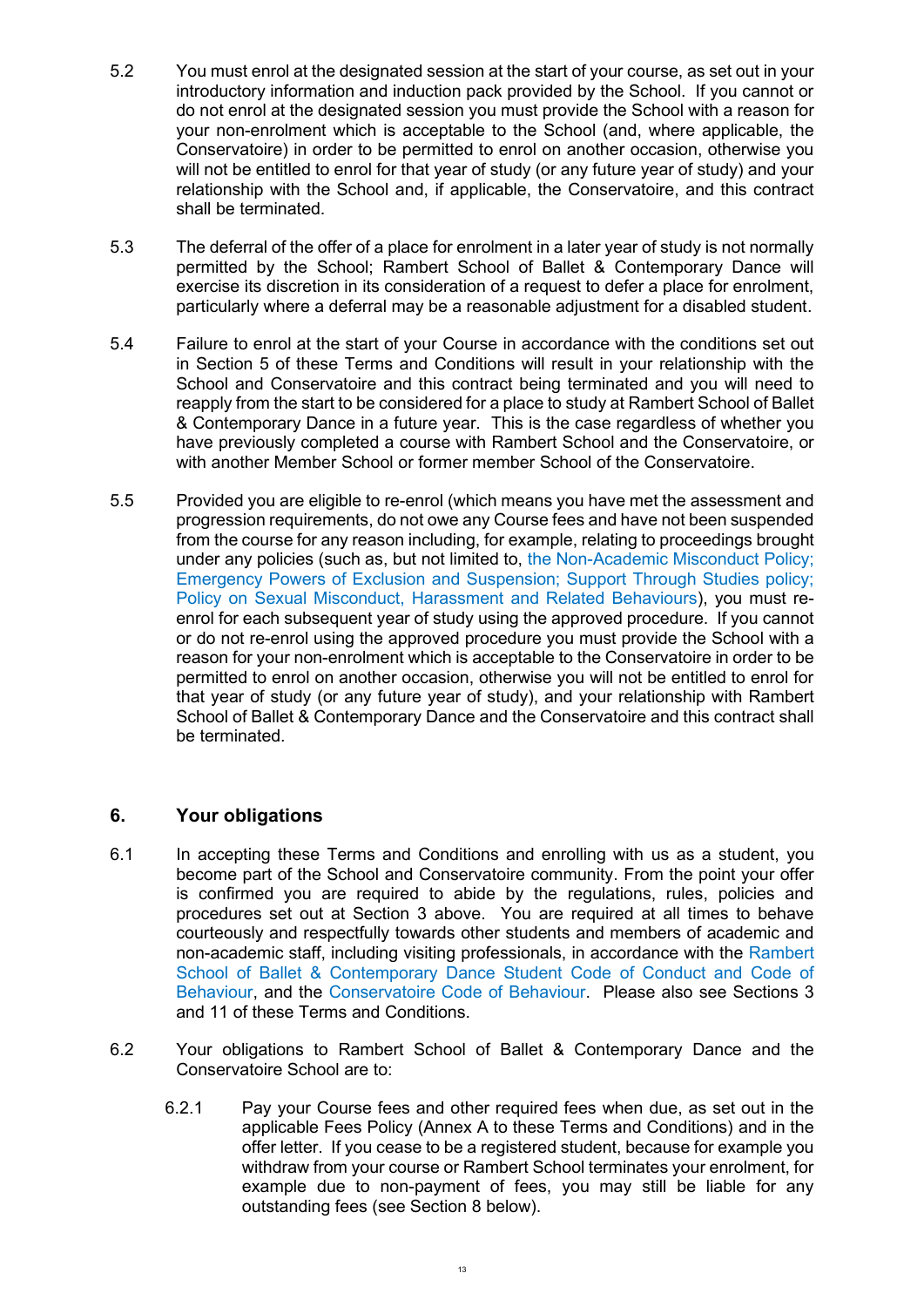- 6.2.2 Be responsible for your own learning, making use of the appropriate equipment and facilities and complying with the rules and regulations established by the relevant Member School for the use of resources and facilities as set out in the [Rambert School of Ballet & Contemporary Dance](https://www.rambertschool.org.uk/courses/undergraduate-courses/fdba-degree/)  [Student Code of Conduct and Code of Behaviour](https://www.rambertschool.org.uk/courses/undergraduate-courses/fdba-degree/) and the [Conservatoire](http://www.cdd.ac.uk/policies/student-related-policies/)  [Code of Behaviour](http://www.cdd.ac.uk/policies/student-related-policies/) and other codes of conduct as appear in relevant policies (eg [Non-Academic Misconduct Policy, Policy on Sexual Misconduct,](http://www.cdd.ac.uk/policies/student-related-policies/)  [Harassment and Related Behaviours\)](http://www.cdd.ac.uk/policies/student-related-policies/).
- 6.2.3 Participate actively in your training, including meeting the Course requirements and School's rules around attendance, which do not generally allow for absence other than in exceptional circumstances, and do nothing that will hinder or interfere with the training of other students.
- 6.2.4 Meet assessment deadlines and related assessment requirements, including attendance requirements for continuous or performance-based assessment.
- 6.2.5 **For the MA Dance Research for Professional Practitioners the School expects 100% attendance as per all Rambert School Courses of higher education. Compulsory attendance of at least 75% of the timetabled sessions is needed to pass each stage of the Course. Sessions are defined as: Lectures, seminars, research forums and discussions, tutorials and mentoring sessions. Mentoring sessions are prearranged and it is the student's responsibility to ensure availability.**
- 6.2.6 Familiarise yourself with and comply with the relevant Regulations of the validating university, the Rambert School of Ballet & Contemporary Dance [Student Code of Conduct and School Code of Behaviour](https://www.rambertschool.org.uk/courses/undergraduate-courses/fdba-degree/) and the [Conservatoire Code of Behaviour](http://www.cdd.ac.uk/policies/student-related-policies/) and other applicable codes of conduct and all other rules and regulations, policies and procedures listed as condition 3.3 above which govern the operation of your Course and your relationship with the School and the Conservatoire.
- 6.2.7 Comply with the terms of your visa (if applicable).

## **7. Our obligations to you**

- 7.1 Our obligations to you are to:
	- 7.1.1 Provide you with the tuition, pastoral and learning support associated with your Course with reasonable care and skill;
	- 7.1.2 Subject to Sections 17 and 18 of these Terms and Conditions, deliver your Course as described in the Member School prospectus/website pages and course summary document for the duration of the course; and
	- 7.1.3 Ensure that you are assessed in line with the relevant Regulations of the validating university for your Course.

## **8. Termination of contract and enrolment**

8.1 You may withdraw from the Course and terminate this contract and your enrolment as a student at any time by giving written notice to Rambert School by sending an email or letter to Rambert School with whom you are enrolled at the address and contact details provided in your offer letter, and/or by emailing the School at [admissions@rambertschool.org.uk.](mailto:admissions@rambertschool.org.uk) Any such withdrawal will take effect when the School confirms that the communication from you has been received and confirms the date of withdrawal, which will normally be the date on which the communication from you is received by the School.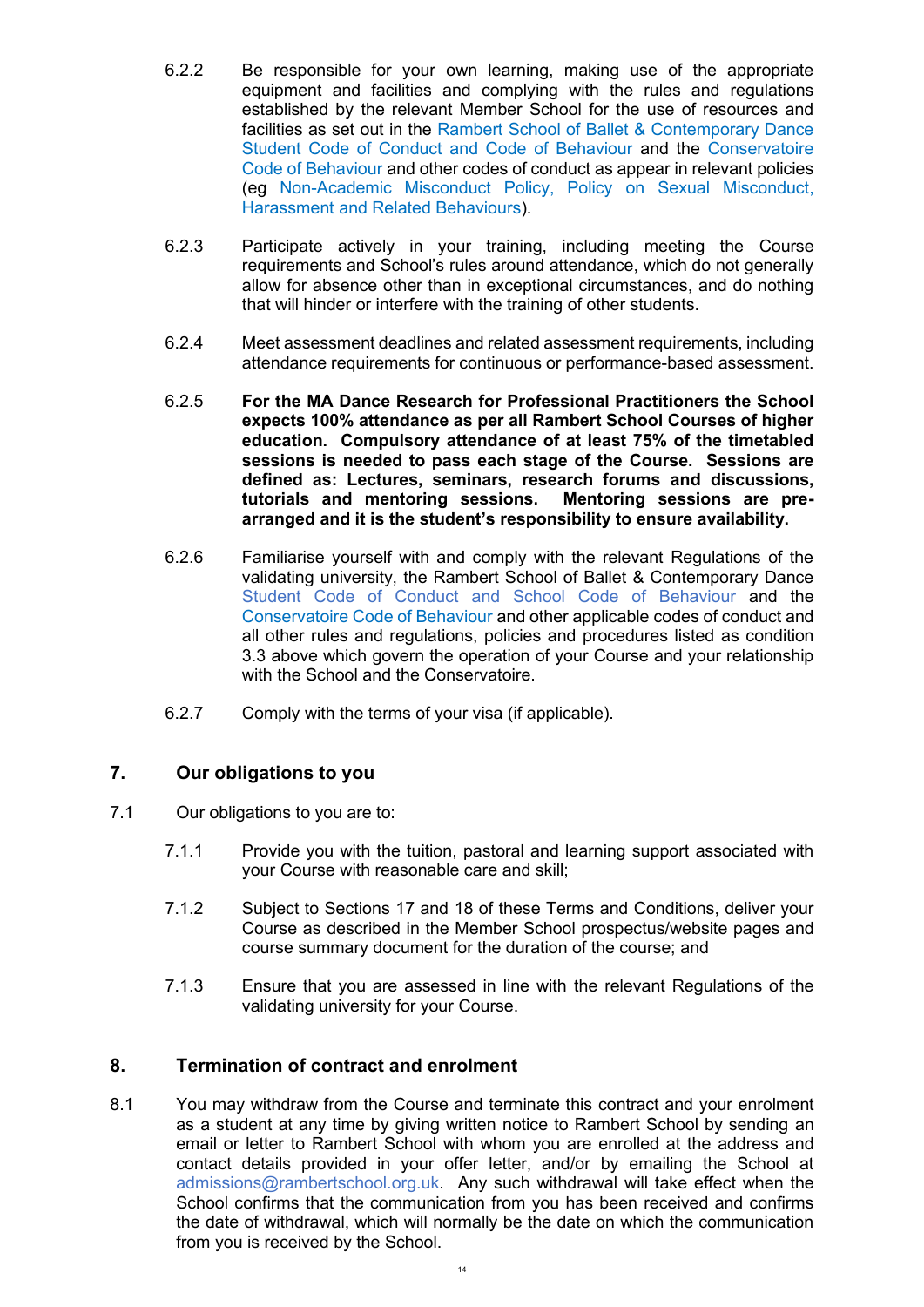- 8.2 Rambert School of Ballet & Contemporary Dance and, if applicable, the Conservatoire, may terminate this contract and your registration if, in accordance with these terms and conditions and the appropriate regulation, policy or procedure:
	- 8.2.1 you do not pay your tuition (Course) fee when due;
	- 8.2.2 you fail to disclose relevant or significant information to the School and/or Conservatoire (including in respect of criminal convictions where required to make a disclosure - please see the Criminal Records Policy for further information) or have produced false, incorrect or misleading information, whether in the course of your application or whilst on your Course;
	- 8.2.3 we become aware of information about you which we did not know during the application process and which, in our reasonable opinion, makes it inappropriate for you to study on the Course;
	- 8.2.4 vou fail to comply with any of your obligations under the Rambert School [Student Code of Conduct and School Code of Behaviour](https://www.rambertschool.org.uk/courses/policies-and-procedures/) to participate in ensuring the School is a safe and inclusive community;
	- 8.2.5 your student status is terminated (for example, under the Conservatoir[e Non-](http://www.cdd.ac.uk/policies/student-related-policies/)[Academic Misconduct Policy](http://www.cdd.ac.uk/policies/student-related-policies/) or equivalent School policy in the event that Rambert School leaves the Conservatoire), or in the case of an overseas (international) student requiring immigration permission to enter or remain in the United Kingdom, if the School removes its sponsorship from your visa; and/or
	- 8.2.6 as an enrolled student, you materially breach any of the terms and conditions of the contract: for example, failure to abide by health and safety requirements in line with theatre industry guidelines or serious cases of nonapproved absence, or serious breach of the [Rambert School Student Code](https://www.rambertschool.org.uk/courses/undergraduate-courses/fdba-degree/)  [of Conduct & Code of Behaviour,](https://www.rambertschool.org.uk/courses/undergraduate-courses/fdba-degree/) [Conservatoire Code of Behaviour, Non-](http://www.cdd.ac.uk/policies/student-related-policies/)[Academic Misconduct Policy, Policy on Sexual Misconduct, Harassment and](http://www.cdd.ac.uk/policies/student-related-policies/)  [Related Behaviours,](http://www.cdd.ac.uk/policies/student-related-policies/) or any other codes of conduct and behaviour applicable to your registration as a student on the course;
	- 8.2.7 **you materially breach any of the terms and conditions of the contract within the first 14 days of your enrolment (the 'contractual cooling period'). In this event, where conduct by you is deemed by the School to be a breach of any of our policies and incompatible with our values and ethos of inclusivity, kindness and community, that, in the reasonable view of the School, makes it inappropriate for you to remain on the Course or as a student of the School, the School may immediately terminate this contract. Please also see Condition 3 of this Contract 'Our Contract with You' for further information.**
- 8.3 If the contract and your enrolment have been terminated, your entitlement to a refund of Course fees and/or other fees will be in accordance with the MA Dance Research for Professional Practitioners Fees Policy (Annex A to these Terms and Conditions).
- 8.4 A decision by Rambert School to terminate this contract and thus your registration and enrolment as a student at the School will mean that you shall be required to cease studying at the School with immediate effect.
- 8.5 On termination of the contract and your enrolment, you must return your door pass and any other property owned by the School to the designated staff member at the School. If you are uncertain about this, you should contact the School immediately to seek clarification about returning such property.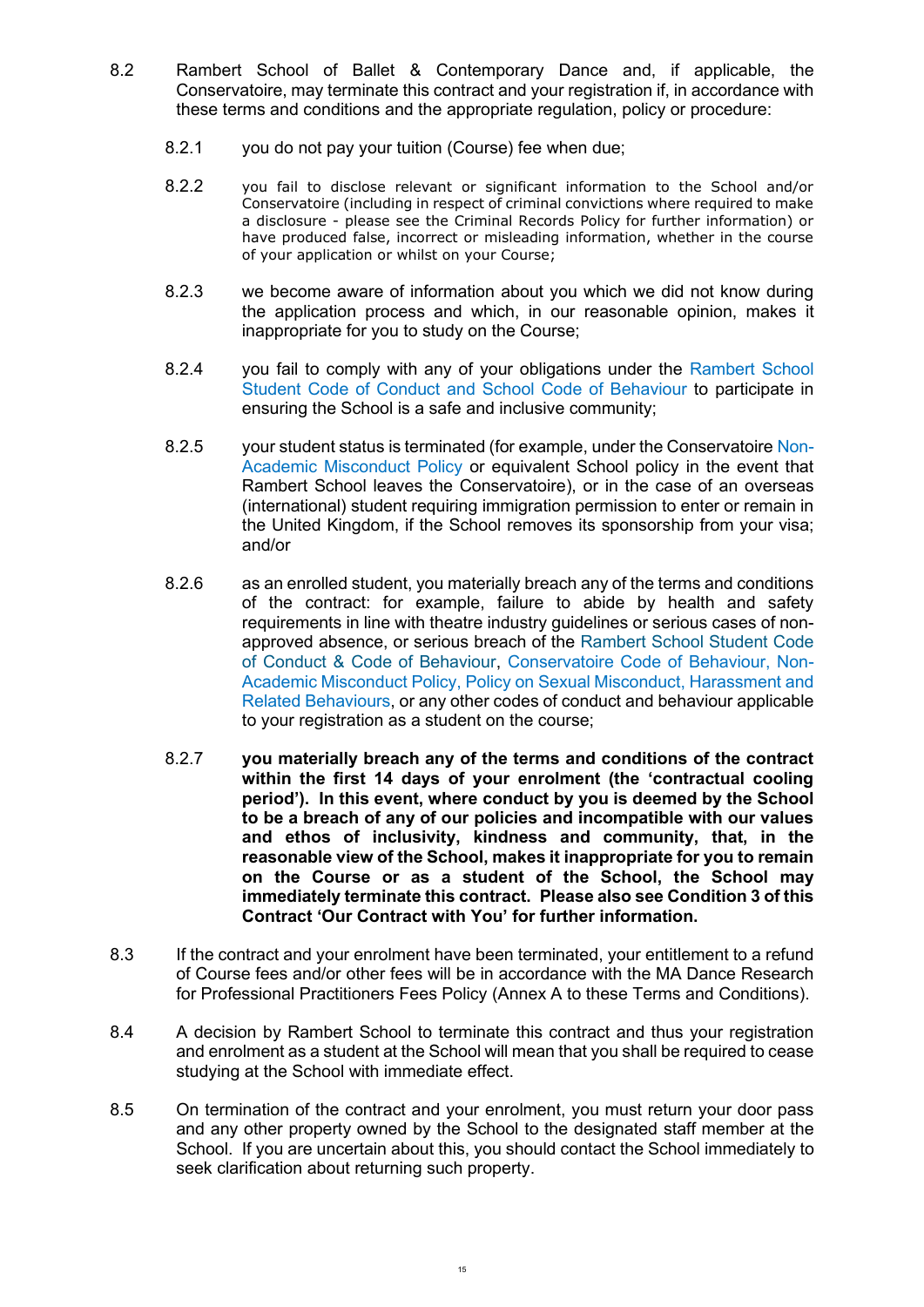## **9. Intermission/Interruption of studies**

- 9.1 You may be permitted to intermit your studies (also known as 'interruption of studies'), with permission from Rambert School of Ballet & Contemporary Dance in accordance with the academic regulations of the validating university and the requirements of your Course. Depending on its length, approval may be required from the validating university before a period of intermission can be granted. All periods of intermission count towards the maximum period of time for the completion of your Course.
- 9.2 Rambert School of Ballet & Contemporary Dance and the Conservatoire may, on occasion and in line with the [Support Through Studies policy,](http://www.cdd.ac.uk/policies/student-related-policies/) the academic regulations of the validating university and the requirements of your Course, require you to suspend your studies if it determines that you are not able for any reason to adequately participate in your Course.
- 9.3 During the intermission of your studies, Rambert School of Ballet & Contemporary Dance may make adjustments to your Course, in line with the terms outlined in conditions 17 and 18. You will be consulted where changes may substantively affect your Course as soon as it is practicable for the School to do so.
- 9.4 If your enrolment is interrupted or terminated for whatever reason including intermission of studies, this may affect any bursary or scholarship awarded to you, and / or any visa issued to you.

#### **10. Fees and Costs**

- 10.1 This section sets out key conditions relating to fees. You should consult the MA [Dance Research for Professional Practitioners](https://www.rambertschool.org.uk/courses/policies-and-procedures/) Fees Policy (Annex A to these Terms and Conditions) and the relevant Course Summary document for full information on fees and debts.
- 10.2 **It is important that you read the Fees Policy carefully as this sets out the respective rights and obligations of you, Rambert School of Ballet & Contemporary Dance and, if applicable, the Conservatoire, including but not limited to circumstances in which sums paid to the School and/or Conservatoire will be refunded. It also sets out the potential consequences if you fail to make payment, which includes (for unpaid academic fees and charges) the School's ability to terminate your registration and this contract, and/or to withhold awards. In addition, non-payment of academic or nonacademic fees and/or charges could result in Rambert School of Ballet & Contemporary Dance and, if applicable, Conservatoire, taking legal action against you to recover outstanding amounts.**

#### *Course fee status*

10.3 The Course fee status of individual applicants will be determined prior to an offer being made of a place to study on a Conservatoire Course of study. The Course fee status will be assessed and determined by Rambert School of Ballet & Contemporary Dance operating the relevant Course to which the applicant has applied, in consultation as necessary and applicable with the Conservatoire for Dance and Drama. Course fee status will be set as either 'Home' or 'Overseas' and will be confirmed at the point of offer, in the offer letter.

#### *Students paying Home fees*

10.4 For students paying Home fees for the MA Dance Research for Professional Practitioners who are new entrants to a Conservatoire course of higher education in 2022/23 or new entrants to a course in subsequent years, the Course fees confirmed in your offer letter are fixed for the normal two-year duration of the course.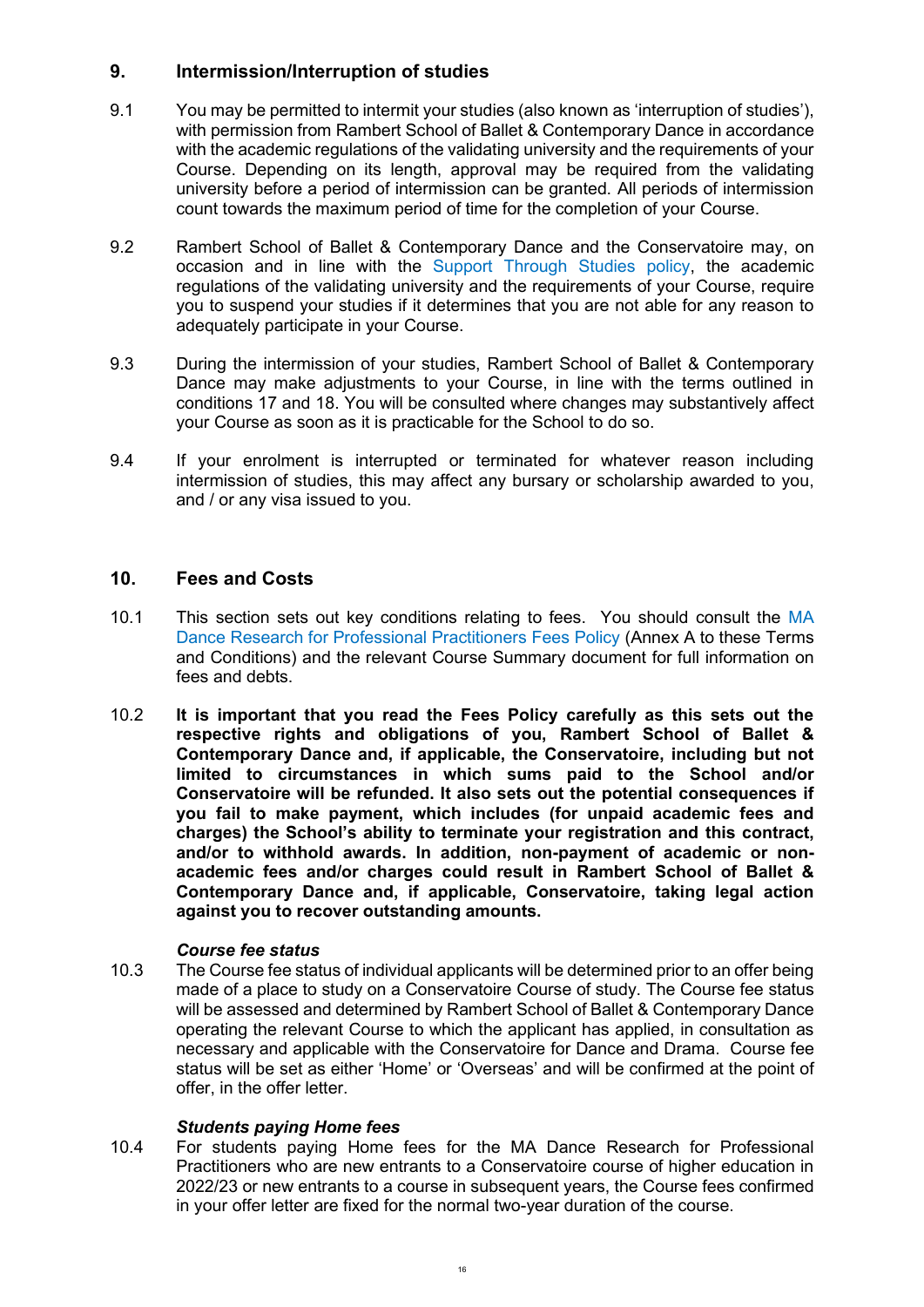10.5 The above term applies to all students paying Home fees, whether you are funded via the Student Loans Company or an equivalent funding body, or you are self-funded.

#### *Students paying Overseas fees*

10.6 For students paying Overseas fees for the MA Dance Research for Professional Practitioners Course who are new entrants to the Course in 2022/23 or new entrants to the Course in subsequent years, the Course fees confirmed in your offer letter are fixed for the normal two-year duration of the course.

#### *Fee increases*

- 10.7 **Students on the MA Dance Research for Professional Practitioners Course who intermit their studies and return in a new academic year that falls outside the normal two-year registration period for this Course are charged at the same rate as new students in the year they return. This may lead to an increase in the amount you are required to pay overall for the Course fees. Where a student returns from intermitting their studies with no tuition outstanding, there will not be any increase in any outstanding Course fees.**
- 10.8 **In the event that reassessment leads a student to exceed the normal two-year period of registration, and where that reassessment necessitates further tuition for this Course, students will be charged at the same rate as new students in the year they return pro-rated on a termly or half termly basis, subject to the period of tuition required. Where reassessment does not necessitate any tuition, there will be no increase in any outstanding Course fees.**
- 10.9 Please see Section 3 of the MA Dance Research for Professional Practitioners Fees Policy (Annex A to these Terms and Conditions) for further information.

#### *Associated additional Course costs*

10.10 Any associated additional course costs for the MA Dance Research for Professional Practitioners shall be set annually by Rambert School of Ballet & Contemporary Dance and published in the relevant course summary document. The MA Dance Research for Professional Practitioners course summary document can be accessed at [https://www.rambertschool.org.uk/courses/policies-and-procedures/.](https://www.rambertschool.org.uk/courses/policies-and-procedures/)

#### *Additional costs*

- 10.11 Course fees for the MA Dance Research for Professional Practitioners do not include some personal materials, such as costs relating to students' individual research project demands (eg equipment, travel if applicable, books). You should look on the relevant Course Summary Document for your course for more information on additional costs, including additional costs that are non-compulsory but which you may wish to pay.
- 10.12 Information on additional costs is found in the relevant Course Summary document, and you are advised to contact Rambert School for any further information.

#### *Payment of fees*

- 10.13 It is your responsibility to ensure that all deposits, tuition and other Course fees and charges payable to Rambert School of Ballet & Contemporary Dance and, if applicable, the Conservatoire, are paid when due. Your offer letter will state the amount of Course fees that you will be required to pay.
- 10.14 Unless you have the prior written agreement of Rambert School of Ballet & Contemporary Dance to a different schedule of instalments, Course fees must be paid in accordance with the schedule of instalments relating to your specific course, as outlined in the Fees Policy. Where it is agreed that fees may be paid in instalments, these must be received on time. Late or non-payment may result in your removal from any instalment plan.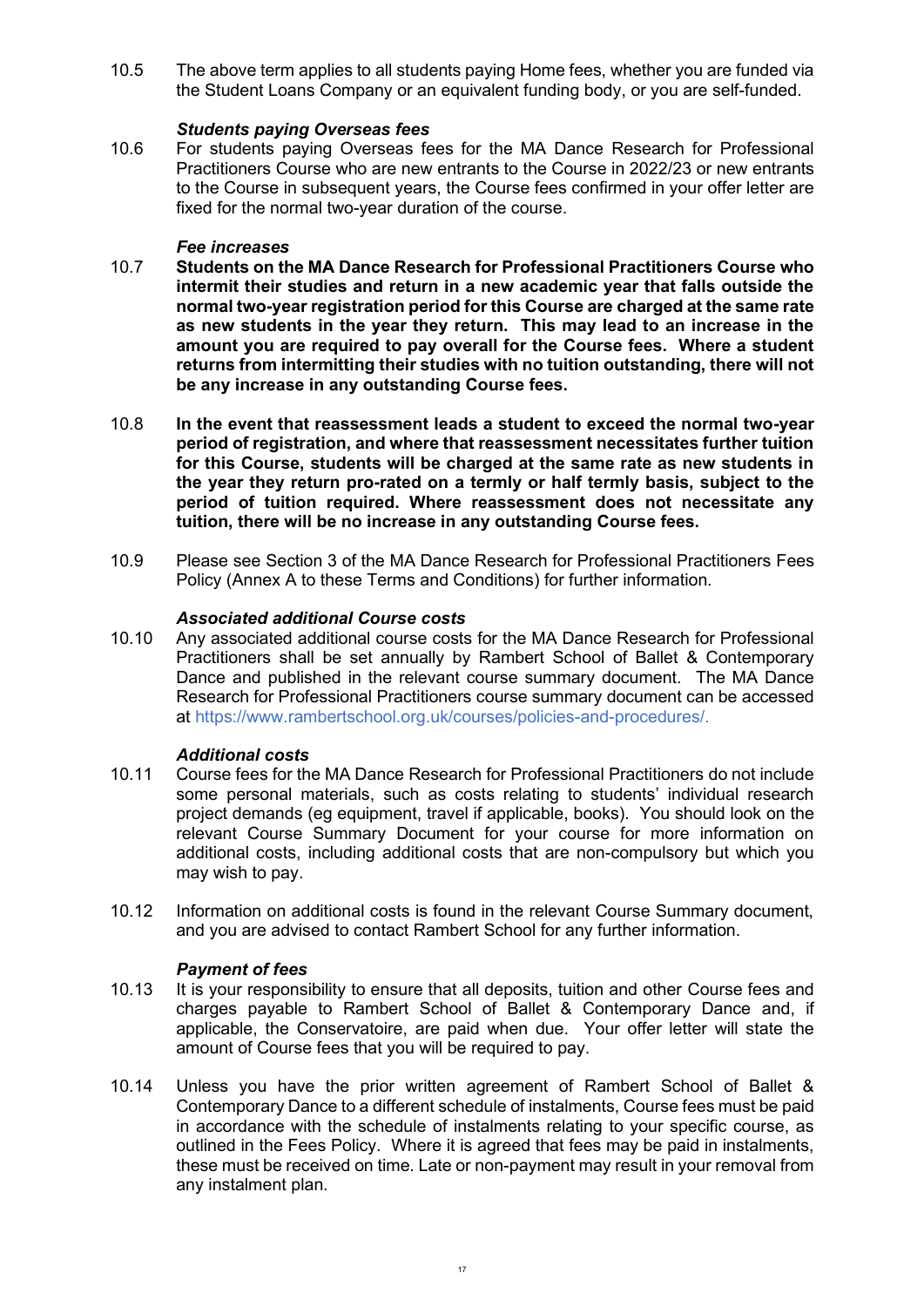10.15 If you are paying your Course fees with a government-sponsored loan, you must provide proof to Rambert School of Ballet & Contemporary Dance before enrolment that you have the necessary finance in place. If you are not able to provide proof, you may be required to pay the first instalment of your fees yourself.

Where Rambert School and, if applicable, the Conservatoire, exceptionally permit attendance whilst a Course fee instalment is outstanding, the period of attendance with outstanding Course fees will not normally exceed one month from the date that the instalment is due. Where an alternative instalment plan has not been agreed the Rambert School and the Conservatoire reserve the right to suspend or withdraw the student in accordance with Section 8 of these Terms and Conditions for non-payment of Course fees. Please note that if someone other than you makes any payment, or agrees to make any payment, on your behalf, you remain liable for full payment.

10.16 **If you do not pay Course fees in accordance with these terms, the School and, where applicable, the Conservatoire, reserve the right to withdraw your place on the course, and/or suspend or withdraw you from the course until any Course fee debt is paid or cancelled by the School in accordance with the [MA](https://www.rambertschool.org.uk/courses/policies-and-procedures/)  [Dance Research for Professional Practitioners Fees Policy](https://www.rambertschool.org.uk/courses/policies-and-procedures/) Fees Policy. If you cease to be a student of the School and Conservatoire, because for example you withdraw or the School and, if applicable, the Conservatoire, terminate your registration, you may still be liable for any Course fees and/or other charges which are outstanding, in accordance with the [MA Dance Research for](https://www.rambertschool.org.uk/courses/policies-and-procedures/)  [Professional Practitioners Fees Policy](https://www.rambertschool.org.uk/courses/policies-and-procedures/) (Annex A to these Terms and Conditions).** 

#### **11. Risk of Injury and Health Insurance**

- 11.1 Rambert School of Ballet & Contemporary Dance aims to provide a well-maintained environment that all users and staff members find safe and enjoyable and in which you can seek to achieve your learning goals effectively. In providing this environment, the School understands and complies with its legal obligations to act reasonably to safeguard the health and safety of our students.
- 11.2 Pursuant to these terms and conditions, all students are required to familiarise themselves fully with and to adhere to the [Rambert School Student Code of Conduct](https://www.rambertschool.org.uk/courses/policies-and-procedures/)  [and Code of Behaviour,](https://www.rambertschool.org.uk/courses/policies-and-procedures/) and the [Conservatoire Code of Behaviour.](http://www.cdd.ac.uk/policies/student-related-policies/) Rules around conduct and discipline can also be found in the [Conservatoire Non-Academic](http://www.cdd.ac.uk/policies/student-related-policies/)  [Misconduct Policy](http://www.cdd.ac.uk/policies/student-related-policies/) and in the [Conservatoire Policy on Sexual Misconduct,](http://www.cdd.ac.uk/policies/student-related-policies/)  [Harassment and Related Behaviours](http://www.cdd.ac.uk/policies/student-related-policies/) (or any equivalent School policies should Rambert School of Ballet & Contemporary Dance become independently registered with the Office for Students and cease to be a Member School of the Conservatoire).
- 11.3 In the event that Rambert School Policies, Regulations and Procedures replace any Conservatoire Policies, Regulations and Procedures, the School's documents can be found published on the School's website at: https://www.rambertschool.org.uk/courses/policies-and-procedures/.
- 11.4 The [Rambert School Student Code of Conduct and Code of Behaviour](https://www.rambertschool.org.uk/courses/policies-and-procedures/) is published on the School website and the School's Post-Graduate Student Handbook and relevant appendices, also draw attention to the School Code of Behaviour and Student Code of Conduct. You are required to take care in ensuring your own safety and the safety of those around you, to ensure that equipment that you own is suitable for the proposed use and regularly checked and maintained, and to report any issues with School equipment or premises as soon as reasonably practicable to a member of School staff.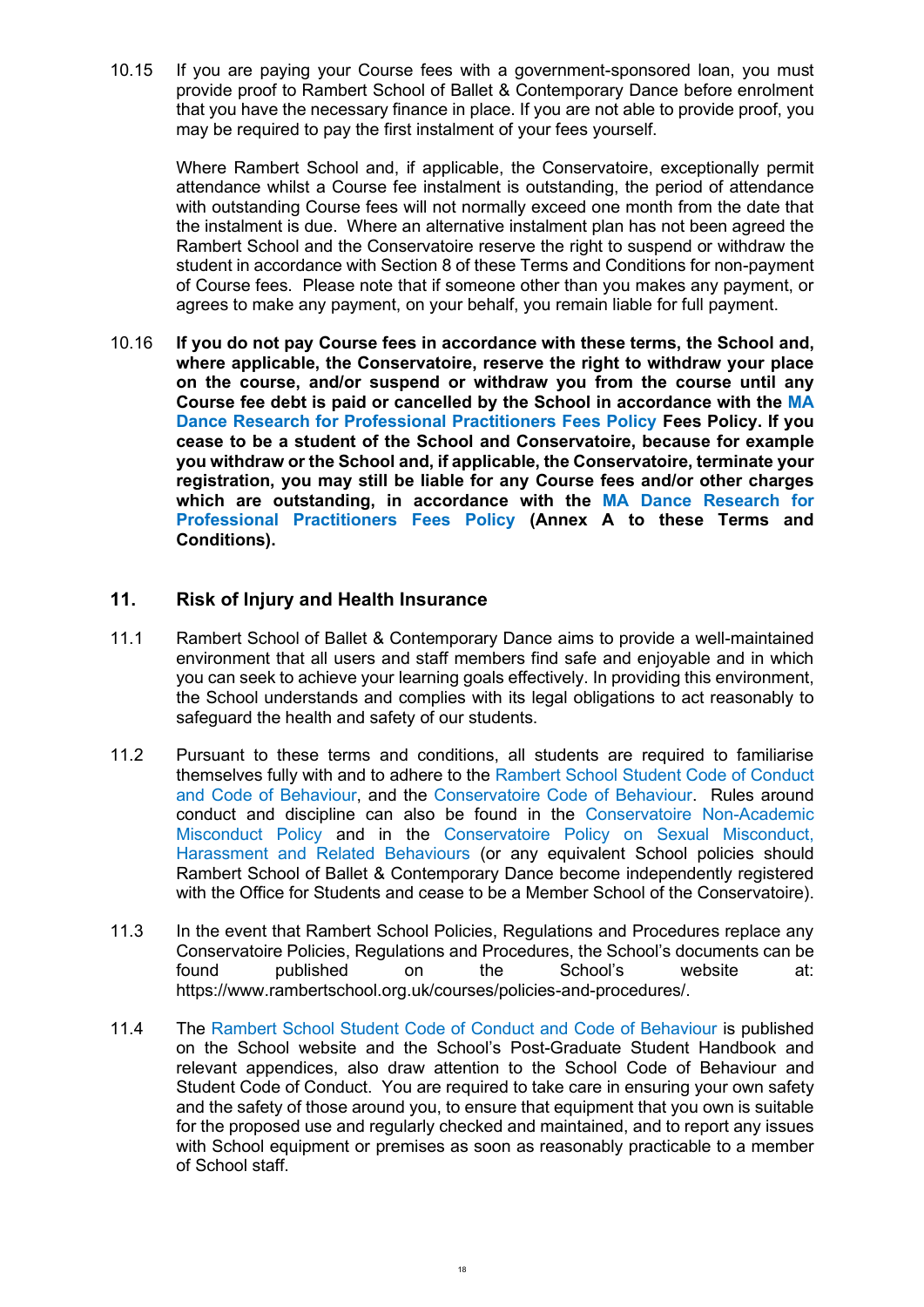- 11.5 **You should be aware that the majority of the School Courses of study and their assessments can be physically demanding. In addition, ballet and other dance and theatre skills by their very nature include elements of risk including injury. Whilst we take reasonably practicable measures to reduce or eliminate these risks, it is not possible to eliminate them all. For this reason, you may wish to consider taking out private health insurance to support you with any medical treatment that you may require.**
- 11.6 **Please note that some Member Schools may require students to ensure they have private health insurance as a condition before registration can be completed. Please check the relevant Course Summary Document which will set out whether this is a mandatory requirement for a course.**
- 11.7 **Health care can be obtained free of charge from the NHS for 'home students'**<sup>3</sup> **but waiting times for treatment are unpredictable and may result in disruption to and interruption of your studies. Long periods of absence may result in you being unable to complete your course. You are advised to contact Rambert School for information and advice regarding medical/health insurance.**

## **12. Personal equipment and other property**

12.1 Neither Rambert School of Ballet & Contemporary Dance nor the Conservatoire can accept any responsibility or liability for loss or damage to your equipment or other property which is incurred at the School, or in an alternative location, or otherwise in the course of your studies.

## **13. Intellectual property**

- 13.1 Intellectual Property Rights shall mean all patents, rights to inventions, copyright and related rights, moral rights, trademarks, rights in designs, rights in computer software, database rights and other intellectual property rights, whether registered or unregistered.
- 13.2 If you are studying for an undergraduate or taught postgraduate degree, unless agreed otherwise, you shall own any intellectual property you generate and provide to Rambert School of Ballet & Contemporary Dance and/or the Conservatoire during your course.
- 13.3 By signing these Terms and Conditions you are agreeing to Rambert School, the Conservatoire and any of its Member Schools using photographic images and/or recordings for publicity/marketing/other legitimate purposes (such as demonstrating the training of the various artistic disciplines delivered by Rambert School and the Conservatoire). You may withdraw your consent for us to use these images/recordings at any time by writing to Rambert School of Ballet & Contemporary Dance via email.

## **14. Data Protection**

14.1 The Conservatoire and its Member Schools (each a "Controller") collect, hold and otherwise process 'personal data' which may include sensitive personal data known as 'special category data' as defined by the Data Protection Act (2018) and the General Data Protection Regulations (2018) about applicants and students of the Conservatoire which is provided to them by you (or which is otherwise received from third parties) for their own, separate purpose(s), in accordance with each Controller's Data Processing Statement. The Conservatoire's Data Processing Statement can be

**<sup>3</sup>** See <https://www.ukcisa.org.uk/Information--Advice/Studying--living-in-the-UK/Health-and-healthcare#layer-3209> for more details about paying for medical treatment.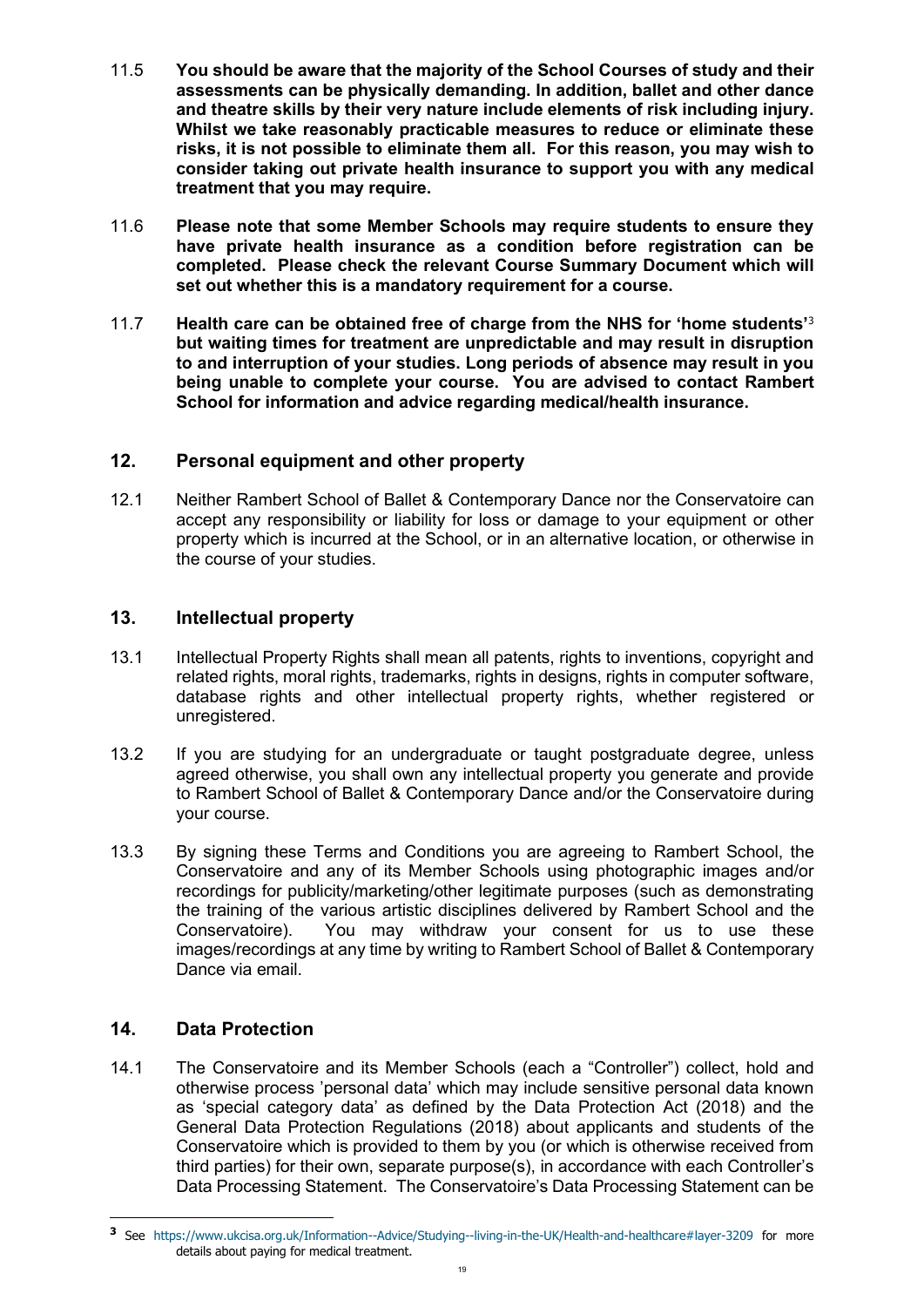found at [www.cdd.ac.uk/policies/student-related-policies/](http://www.cdd.ac.uk/policies/student-related-policies/). Each Member School's Data Processing Statement or equivalent policy can be found in the 'Policies and Procedures' section of the individual Member Schools' websites.

- 14.2 This personal information is generally processed by each Controller for the following general purposes: to administer admissions, courses of study and pastoral care; to monitor student performance; to send communications to students; to compile statistics for internal monitoring and enhancement purposes or for publication; and to make required returns to external bodies, including to the regulator (the Office for Students) and agencies of UK Government (eg as a condition of leave to remain in the UK). More specific details are set out in each Controller's Data Processing Statement.
- 14.3 Member Schools of the Conservatoire for Dance and Drama will share, as necessary, information with the Conservatoire (including the central office of the Conservatoire and other members of Conservatoire Schools) and the validating university regarding student cases**<sup>4</sup>** which may include personal sensitive data as part of the fair and proper investigation and handling of a student case, and to maintain and enhance standards and good practice.
- 14.4 'As necessary' means where it is necessary to share information regarding a student case in order to investigate and resolve it (including Appeal Panel hearings). All such information will be treated confidentially. If you have any questions or concerns regarding the Conservatoire's procedures you should contact Rambert School of Ballet & Contemporary Dance in the first instance.
- 14.5 In the event that Rambert School of Ballet & Contemporary Dance becomes independently registered with the Office for Students and ceases to be a Member School of the Conservatoire for Dance and Drama, the School's policies and procedures governing data privacy and processing will apply and you should contact the School with any questions or concerns regarding the School's policies and procedures.

## **15. Safeguarding and Communication with Parents**

15.1 Rambert School of Ballet & Contemporary Dance has a policy on safeguarding children and vulnerable adults ('Safeguarding Policy'), and on communication with the parents / guardians / named responsible adults of students who are under 18 years of age or in a vulnerable position. This policy can be found at [https://www.rambertschool.org.uk/courses/how-to-apply-for-all-courses/policies](https://www.rambertschool.org.uk/courses/how-to-apply-for-all-courses/policies-procedures-for-ma-dance-research-for-professional-practitioners-2/)[procedures-for-ma-dance-research-for-professional-practitioners-2/.](https://www.rambertschool.org.uk/courses/how-to-apply-for-all-courses/policies-procedures-for-ma-dance-research-for-professional-practitioners-2/)

## **16. Choice of Course activities**

- 16.1 Subject to condition 19 ('Events outside our control') and our rights to make changes to Courses and/or to these terms and conditions under conditions 17 and 18, Rambert School of Ballet & Contemporary Dance will deliver the MA Dance Research for Professional Practitioners Course as set out in the course summary document referred to in Section 3 of these Terms and Conditions.
- 16.2 The structure of the MA Dance Research for Professional Practitioners course consists of projects which are self-directed and self-led by students. Notwithstanding this, Rambert School is a dynamic, wide-reaching and thriving community, and opportunities for individual and/or collaborative activities, either related to the Course or outside the Course, may arise during your studentship. In such circumstances, you may on occasion be asked to express preferences for which of the available collaborative or group performance/academic projects or similar activities you wish to undertake.

**<sup>4</sup>** Student cases include, but are not limited to: student complaints; student non-academic misconduct cases (including cases of sexual misconduct); students excluded or suspended under the Emergency Powers; student Support Through Studies cases; student cases arising under the Policy on Sexual Misconduct, Harassment and Related Behaviours, related appeals under any of these procedures and/or any other School/Conservatoire student-related policy as relevant; other 'cases' relating to students.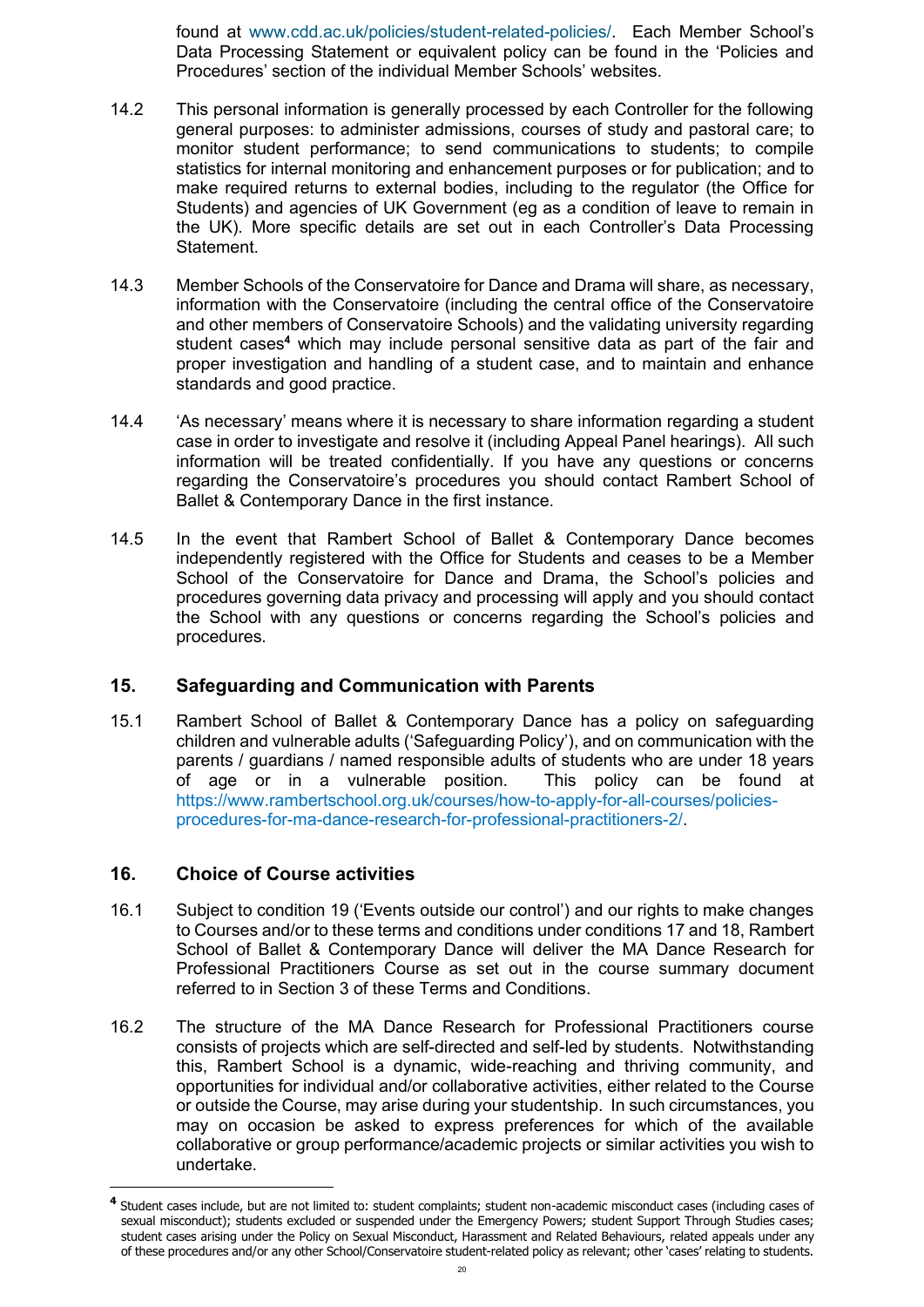16.3 Whilst Rambert School undertakes to provide each student with an appropriate range of opportunities throughout the duration of the course as set out in the published information including prospectus and course summary, the School does not guarantee to accommodate the individual preferences of students in its allocation of collaborative or group academic/performance projects or similar activities to students, although it will make reasonable endeavours to meet student preferences. Consequently, you may not get to take part in the group performance/academic projects or similar activities that you have expressed as being your preferred projects or activities and, where this is the case, the School (and, if applicable, the Conservatoire) will not be in breach of the contract.

## **17. Course changes, discontinuance, suspension and non-provision**

- 17.1 If it reasonably considers it to be necessary, Rambert School of Ballet & Contemporary Dance may make reasonable changes to the content, syllabus, mode of delivery or assessment, and/or timetable of the MA Dance Research for Professional Practitioners Course set out in the prospectus and course summary document which:
	- 17.1.1 are not material to the overall learning outcomes of the course (for example, moving the timing of a particular module, class or project within the year, or a change in the staff delivering the module or project);
	- 17.1.2 will benefit the training of you or other students (for example, enabling you or other students to benefit from additional classes with visiting professionals);
	- 17.1.3 are caused by matters outside our control (as set out in condition 19); and/or
	- 17.1.4 are in order to comply with changes in the law and/or the instructions of the School's or, as applicable, higher education regulatory bodies (such as the Office for Students), the validating university, and/or any professional/statutory body.
- 17.2 Rambert School of Ballet & Contemporary Dance may discontinue, suspend and/or not provide Courses if there are insufficient numbers of student enrolments to make a Course viable and/or for any reason outside the Conservatoire's control (as set out in Condition 19). Where relevant, the [Conservatoire Student Protection Plan](http://www.cdd.ac.uk/policies/student-related-policies/) may apply. In the event that Rambert School of Ballet & Contemporary Dance becomes independently registered with the Office for Students and ceases to be a Member School of the Conservatoire for Dance and Drama, the School will have a Student Protection Plan (SPP) that may apply where relevant. The School SPP will replace the SPP of the Conservatoire.
- 17.3 Where changes are to be made to Courses in accordance with Section 18 of these Terms and Conditions which are not significant, Rambert School will, following suitable consultation with affected students, take all reasonable steps to notify you at the earliest opportunity and to minimise any disruption to your studies.
- 17.4 Rambert School of Ballet & Contemporary Dance defines 'significant changes' to a Course of study as changes requiring full approval by the validating university in accordance with that university's academic quality assurance processes which can be found on the validating university website.
- 17.5 In the unlikely event that Rambert School of Ballet & Contemporary Dance changes a Course significantly:
	- 17.5.1 The School will, following suitable consultation with affected students, take all reasonable steps to notify you at the earliest opportunity and minimise any disruption to your studies (if you are affected by the change);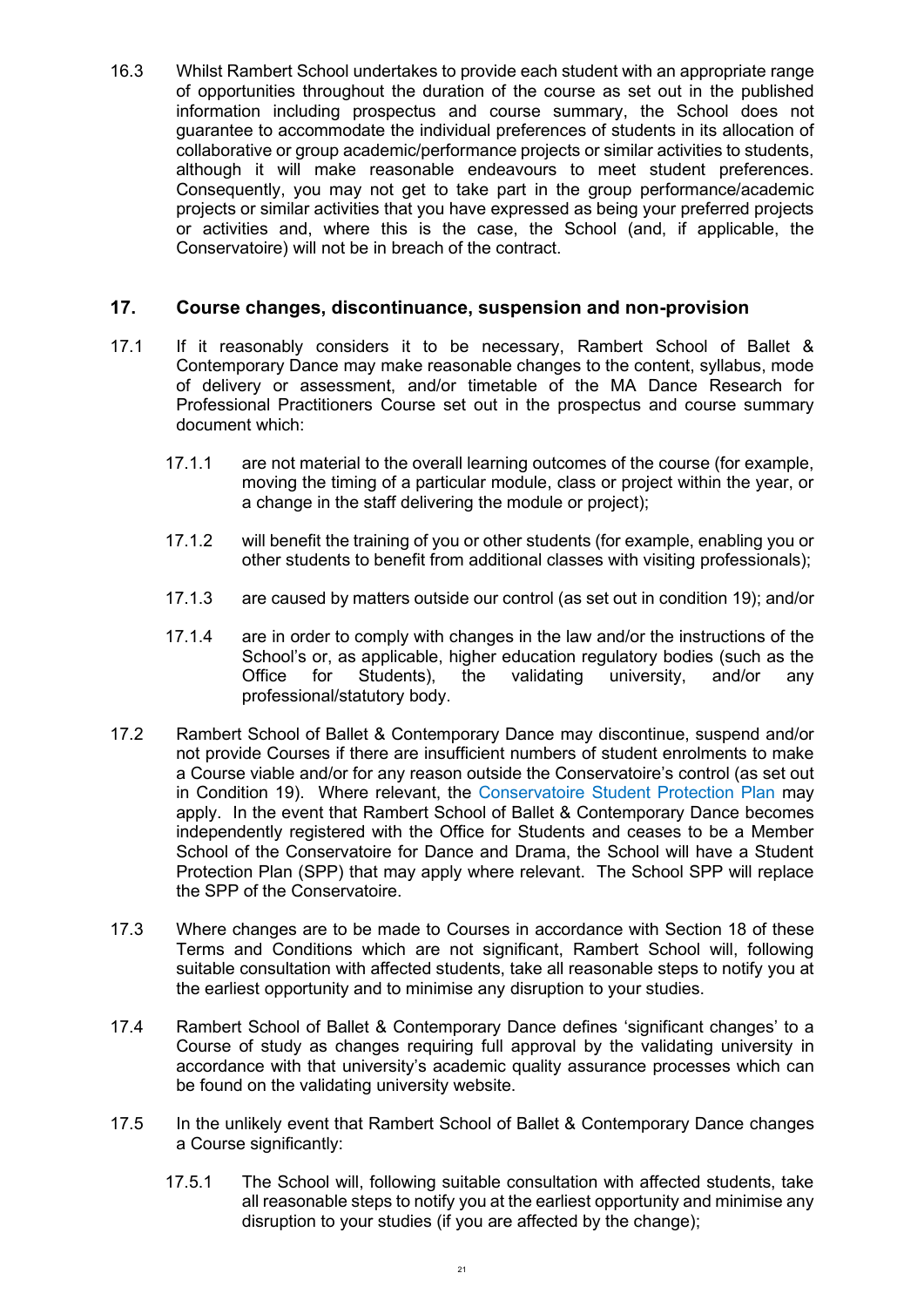- 17.5.2 you will be entitled to withdraw from the Course by informing the School of this intention in writing;
- 17.5.3 If you withdraw from Course, Rambert School of Ballet & Contemporary Dance and, if applicable, the Conservatoire, may (if reasonable to do so), refund Course fees and/or deposits paid in accordance with the [Conservatoire's Refunds and Compensation Policy](http://www.cdd.ac.uk/policies/student-related-policies/) or (in the event that Rambert School of Ballet & Contemporary Dance becomes independently registered with the Office for Students and ceases to be a Member School of the Conservatoire for Dance and Drama, the School's equivalent policy) (albeit please note that, if reasonable, refunds may be calculated on a pro rata basis) and and where reasonably practicable, the School will offer you a place on a Course which the School deems a suitable alternative. Where such a Course is not delivered by Rambert School, any requirements for entry to that course will be at the discretion of the admitting institution and Rambert School will not be liable in the event that another institution refuses admission to that Course.
- 17.6 In the unlikely event that Rambert School of Ballet & Contemporary Dance discontinues, suspends and/or does not provide the MA Dance Research for Professional Practitioners Course, in consultation with the validating university:
	- 17.6.1 The School will, following suitable consultation with affected students, take all reasonable steps to notify you at the earliest opportunity and to minimise any disruption to your studies (if you are affected by the change);
	- 17.6.2 Rambert School will review the decision in accordance with the applicable Student Protection Plan (in consultation with the Conservatoire, as applicable) to determine appropriate refunds of Course fees and/or deposits paid (albeit please note that, if reasonable, refunds may be calculated on a pro rata basis); and
	- 17.6.3 Where reasonably practicable, the Conservatoire will facilitate a move to an alternative course within the Conservatoire or with another provider.
	- 17.6.4 Further to condition 17.6.2, in the event that Rambert School of Ballet & Contemporary Dance becomes independently registered with the Office for Students and ceases to be a Member School of the Conservatoire for Dance and Drama, the School will review the decision in accordance with the Rambert School of Ballet & Contemporary Dance Student Protection Plan to determine appropriate refunds of Course fees and/or deposits paid (albeit please note that, if reasonable, refunds may be calculated on a pro rata basis); and
	- 17.6.5 In this event, where reasonably practicable, the School will facilitate a move to an alternative course with another provider.

#### **18. Other changes to the contract**

- 18.1 Rambert School of Ballet & Contemporary Dance and, if applicable, the Conservatoire for Dance and Drama, may from time to time revise the terms and conditions of the contract including the rules, regulations, policies and procedures referred to in these terms and conditions:
	- 18.1.1 in circumstances where the School and/or Conservatoire reasonably considers this to be necessary for the enhancement of its provision in the best interests of students and/or for the appropriate management of its resources and/or its student community; and/or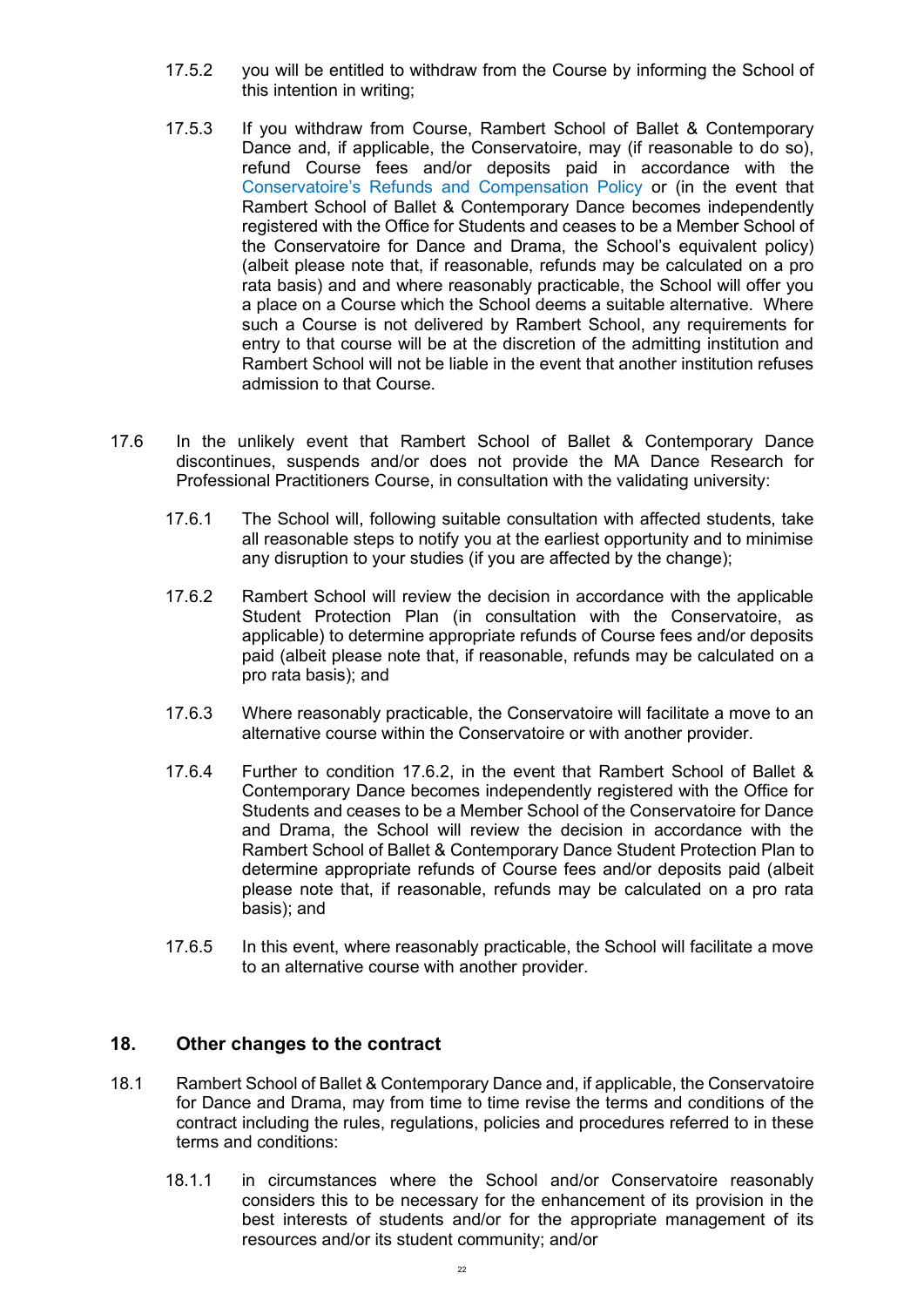- 18.1.2 in circumstances which are caused by matters outside our control (as set out in condition 19); and/or
- 18.1.3 in circumstances which reflect changes in relevant laws; and/ or
- 18.1.4 in the event of changes to the requirements of the Conservatoire and/or Rambert School of Ballet & Contemporary Dance by their regulators (eg the Office for Students) and/or professional/other statutory bodies; and/or
- 18.1.5 in the event of changes in Rambert School of Ballet & Contemporary Dance's validation arrangements, for example where the validating university determines to amend any of its regulations, policies or procedures which apply to your Course.
- 18.2 Where changes are made to the terms and conditions of the contract under condition 17, 18 or 19, where necessary we will undertake suitable consultation with students and take all reasonable steps to communicate and explain these changes you with as much notice as possible.
- 18.3 It may also be necessary for Rambert School of Ballet & Contemporary Dance and, if applicable, the Conservatoire, to make changes to these terms and conditions, including to respond to the factors identified under condition 17 'Course changes, discontinuance, suspension and non-provision'. Where changes are made, these will normally be brought into effect at the start of the next academic year. However, in certain circumstances it may be necessary for the changes to be implemented during the course of an academic year. We will notify students of any proposed changes to these terms and conditions as soon as is reasonably practicable, and will seek student agreement to significant change (as defined in Section 17 of these Terms and Conditions).

#### **19. Events outside our control**

- 19.1 We will not be liable or responsible for any failure to perform, or delay in performance of, any of our obligations under the contract if that is caused by an event outside our control. Notwithstanding this, Rambert School of Ballet & Contemporary Dance and the Conservatoire will take all reasonable actions to minimise and mitigate disruptions to the educational delivery caused by such events.
- 19.2 An event outside our control means any act or event beyond our reasonable control, including without limitation:
	- 19.2.1 strikes, lock-outs or other industrial action or disputes (whether involving our workforce or any other party);
	- 19.2.2 acts of God, pandemic, quarantine or widespread illness (whether affecting our staff and/or student body or otherwise), governmental requisitioning, emergency planning or provision;
	- 19.2.3 war (whether declared or not) or threat or preparation for war;
	- 19.2.4 riot, civil commotion, invasion;
	- 19.2.5 an actual, suspected or threatened act of terrorism;
	- 19.2.6 fire, flood, storm, tempest, explosion, earthquake, subsidence, epidemic or other natural disaster;
	- 19.2.7 national emergencies;
	- 19.2.8 breakdown of plant or machinery;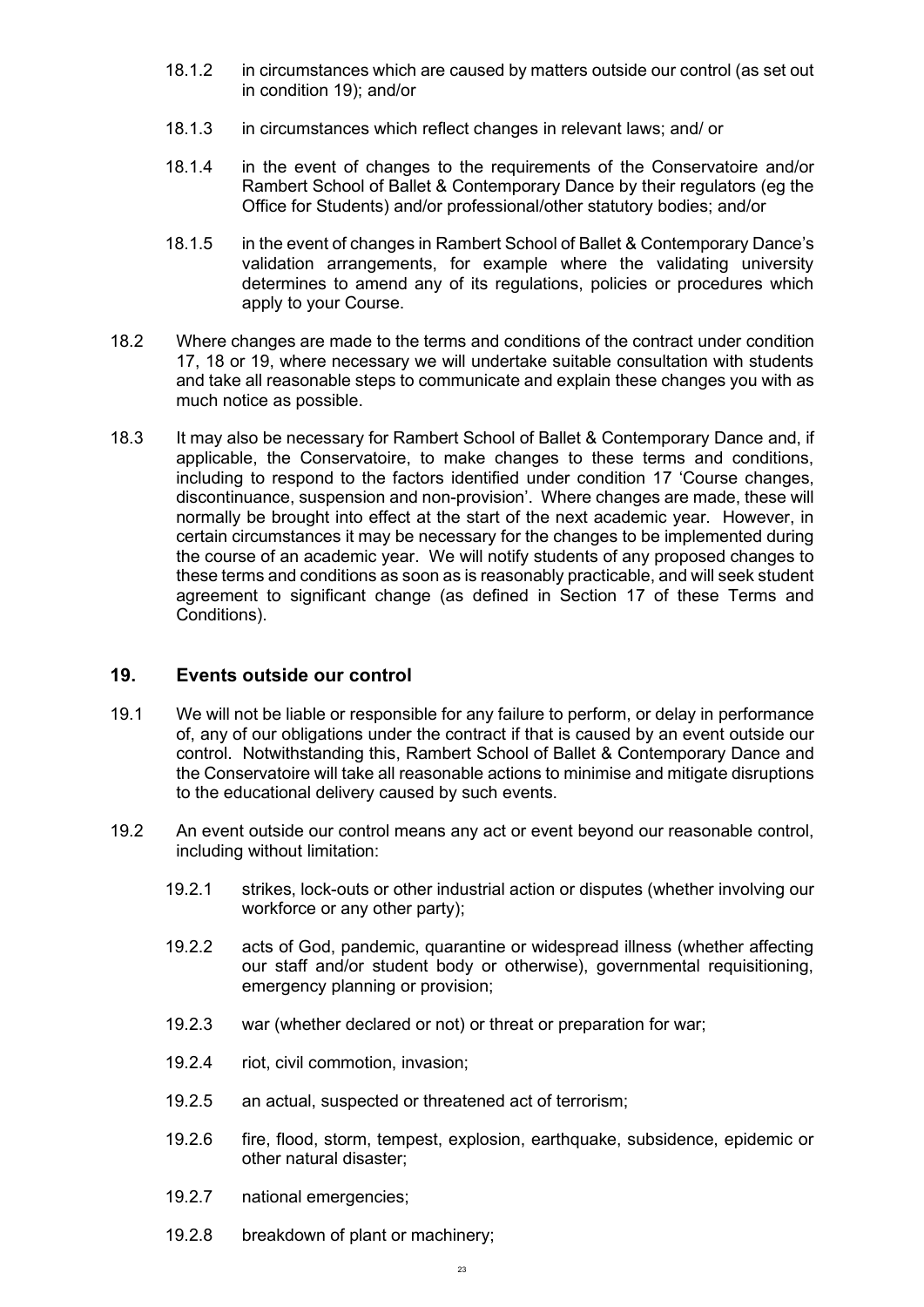- 19.2.9 default of suppliers and/or sub-contractors; or
- 19.2.10 failure of public or private telecommunications networks.
- 19.3 If an event outside our control takes place that affects the performance of our obligations under the contract:
	- 19.3.1 we will contact you as soon as reasonably possible to notify you; and
	- 19.3.2 our obligations under the contract will be suspended and the time for performance of our obligations will be extended for the duration of the event outside our control. Where the event outside our control affects our performance of services to you, we will resume the services as soon as reasonably possible.

#### **20. Complaints procedure**

- 20.1 Rambert School of Ballet & Contemporary Dance and the Conservatoire welcome feedback on your experience of being a student and we look to make improvements where we can. If you have a complaint after you have enrolled as a student, you may make a complaint using the relevant Student Complaints Procedure, which outlines the roles and responsibilities of the School, the Conservatoire (if applicable), and the validating university in relation to your complaint:
	- 20.1.1 For students at Rambert School of Ballet & Contemporary Dance, on a Course of study validated by the University of Kent, the Conservatoire Student Complaints Procedure should be used. In the event that Rambert School of Ballet & Contemporary Dance becomes independently registered with the Office for Students and ceases to be a Member School of the Conservatoire for Dance and Drama, the School Student Complaints Procedure (or equivalent policy) should be used as the School procedure will replace that of the Conservatoire. This will be published at [https://www.rambertschool.org.uk/courses/policies-and-procedures/.](https://www.rambertschool.org.uk/courses/policies-and-procedures/)
	- 20.1.2 In the case of academic complaints, or non-academic complaints about a service provided by the University of Kent, the Conservatoire Student Complaints Procedure sets out your right of recourse to the University of Kent. In the event that Rambert School of Ballet & Contemporary Dance becomes independently registered with the Office for Students and ceases to be a Member School of the Conservatoire for Dance and Drama, this right will not change and the School Student Complaints Procedure will set out your right of recourse to the University of Kent.
	- 20.1.3 If you are not satisfied with the final decision regarding that complaint, you may be able to make a complaint to the Office of the Independent Adjudicator [\(https://www.oiahe.org.uk/students/\)](https://www.oiahe.org.uk/students/).

## **21. Admission to further Courses of higher education with a Member School (e.g. BA (Hons) 'Top Up' degree; Postgraduate Certificate etc)**

21.1 Successful completion of a Course of higher education with the Rambert School, the Conservatoire or any of its Member Schools does not guarantee progression and admission to a related Course at a higher level of study at either undergraduate or postgraduate level in any School (e.g. the completion of a two year Foundation Degree does not guarantee progression and admission to a related one year Bachelors Honours (BA Hons) top up degree Course with the same or a different Member School of the Conservatoire; the completion of a Postgraduate Diploma does not guarantee progression and admission to a related Masters (MA) Course).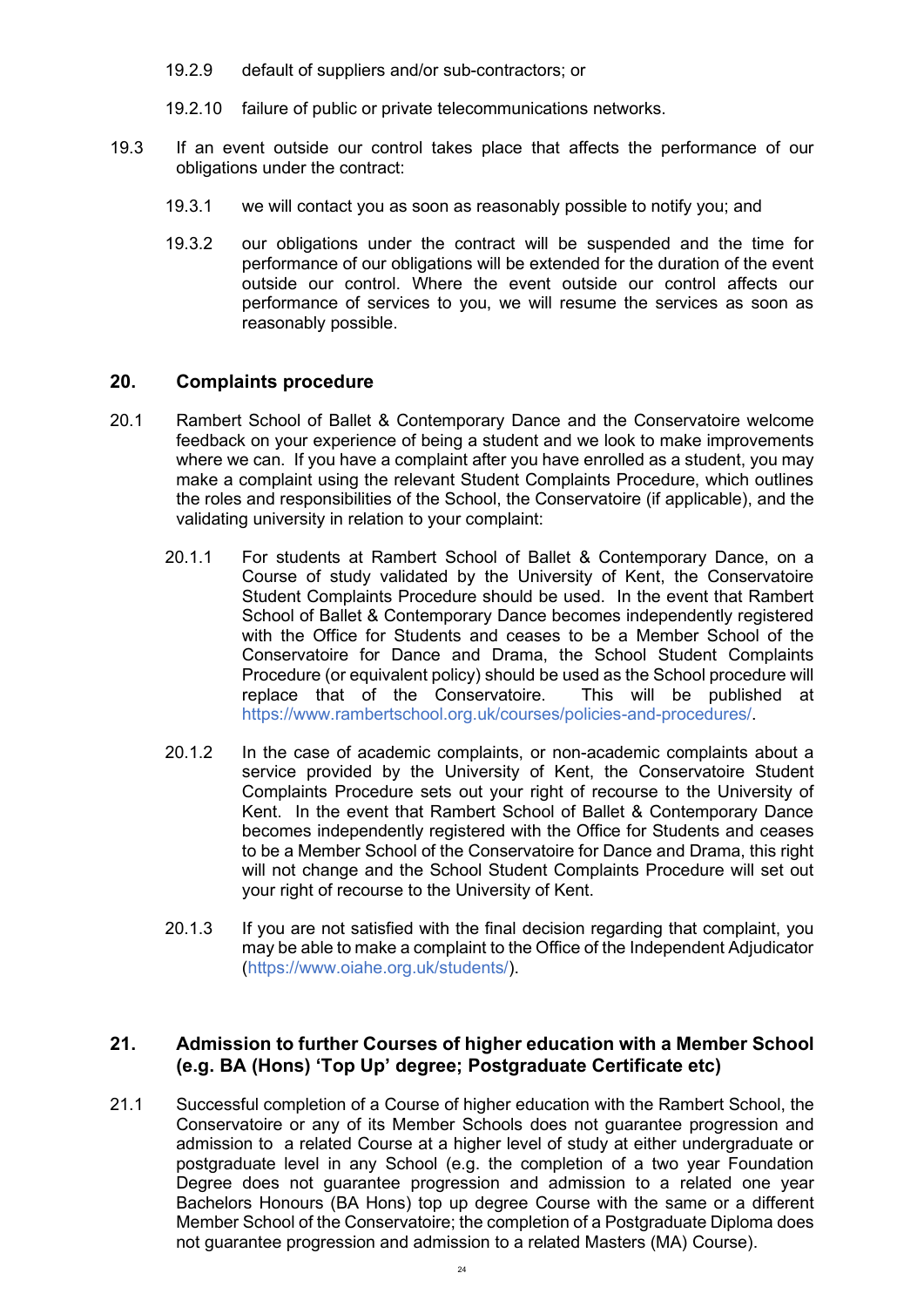21.2 Progression and/or admission onto any undergraduate or postgraduate Course will be subject to satisfying the respective admissions requirements for each Course, in accordance with the published procedures and requirements for admission to these Courses.

#### **22. Notices**

- 22.1 If you have any questions about the contract or any of these terms and conditions, please contact [admissions@rambertschool.org.uk.](mailto:admissions@rambertschool.org.uk)
- 22.2 In the event that you need to contact Rambert School of Ballet & Contemporary Dance, please send your communication by email or in writing to the named School contact as named in your offer letter.
- 22.3 If Rambert School of Ballet & Contemporary Dance and/or the Conservatoire needs to contact you by email or in writing, such communication will normally be sent to your School email address and the last contact email address provided by you to the School. We may also issue such communication to the postal address that we have on record for you. Neither Rambert School nor the Conservatoire holds any liability for communications not received that we have issued to email or postal address details that we hold on record for you as it is your responsibility to ensure that the contact email address and postal address that Rambert School of Ballet & Contemporary Dance and the Conservatoire hold for you on file are kept up to date.

## **23. Your right to cancel**

#### *Your right to cancel within the first 14 days of entering the contract*

- 23.1 Your right to cancel in this condition 23 is additional to your right to withdraw from the Course (as set out in condition 8 above).
- 23.2 When we confirm your place on the MA Dance Research for Professional Practitioners Course, a legal contract is formed with Rambert School of Ballet & Contemporary Dance and, as applicable, the Conservatoire (as explained in Section 3 of these Terms and Conditions 'Our Contract with You').
- 23.3 For the avoidance of doubt, your place on the MA Dance Research for Professional Practitioners Course at Rambert School of Ballet & Contemporary Dance is only confirmed when you receive, in response to your acceptance of the School's offer of a place, an email from Rambert School of Ballet & Contemporary Dance confirming that you have been accepted onto the Course.
- 23.4 You have the right to cancel this contract under the Consumer Contract (Information, Cancellation and Additional Payments) Regulations 2013 within 14 days of the date of Rambert School of Ballet & Contemporary Dance's written confirmation of your place on the course without giving any reason. The cancellation period will expire after 14 days from the day of the conclusion of this contract.

#### *Exercising the right to cancel (pre-enrolment)*

- 23.5 To exercise the right to cancel, you must inform us of your decision to cancel this contract by written notification, normally submitted by e-mail. You should exercise your right to cancel by notifying the School by emailing the contact details provided in your offer letter. You may use the attached model cancellation form for these purposes (Appendix 1 to these Terms and Conditions).
- 23.6 To meet the pre-enrolment cancellation deadline, it is sufficient for you to send your communication concerning your exercise of the right to cancel before the cancellation period has expired.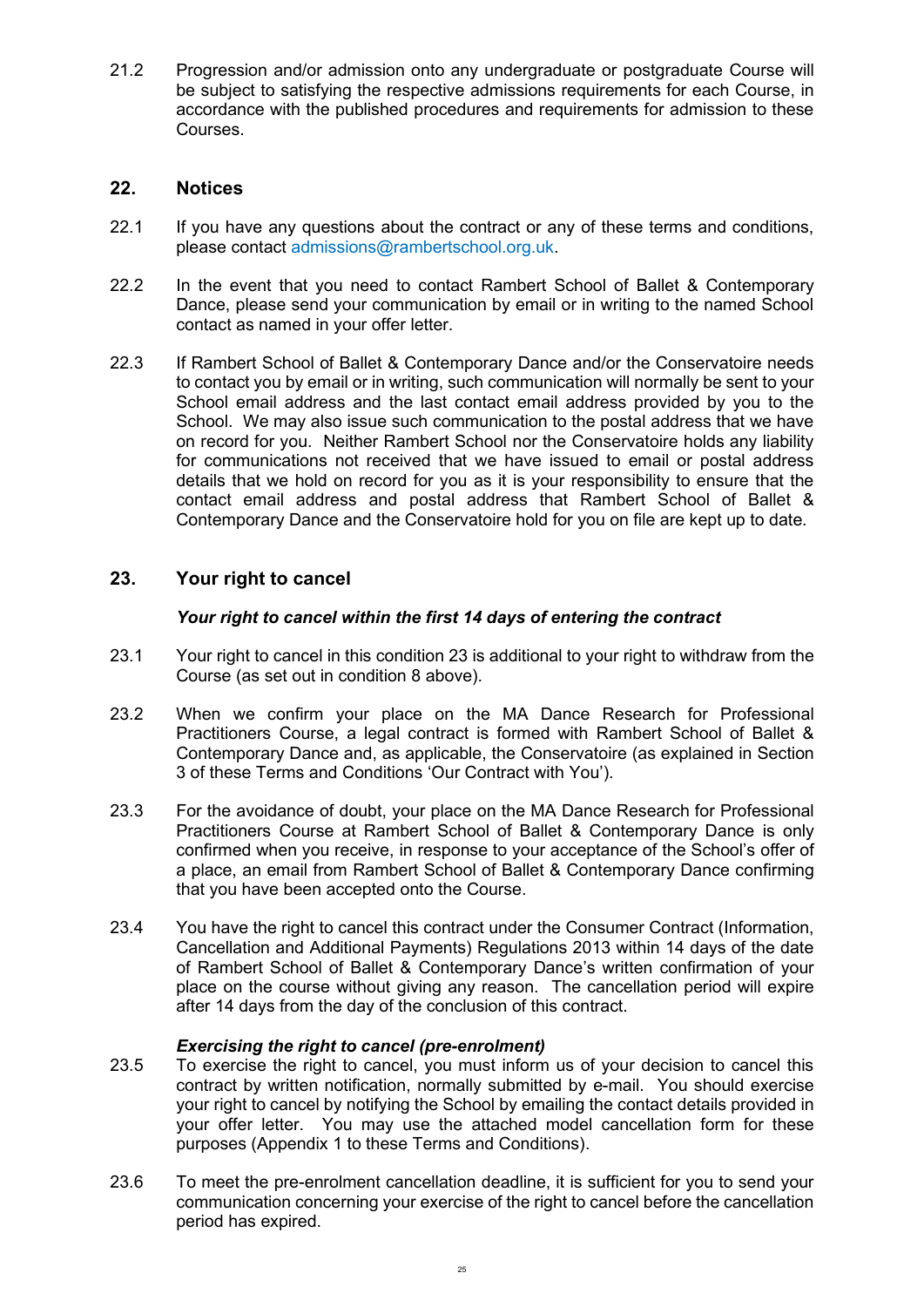- 23.7 If you cancel this contract within the 14-day cancellation period, we will reimburse to you all payments received from you.
- 23.8 If you requested to begin the performance of services during the cancellation period, you shall pay us an amount which is in proportion to what has been performed until you have communicated to us your cancellation of this contract, in comparison with the full coverage of the contract.

#### *Post-enrolment cancellation and contractual 'cooling period'*

- 3.10 Rambert School understands that sometimes a student enters into a contract with us in good faith, but upon arrival and enrolment at the School they determine that it is not the right decision for them to continue on the Course. For this reason, we have a post-enrolment contractual cooling period. This means that you have the right to withdraw from your course up to and including the end of Week 2 of Term 1 without incurring any tuition fee liability, although you may incur other costs that the School is not liable for (please see the **[MA Dance Research for Professional Practitioners](https://www.rambertschool.org.uk/courses/policies-and-procedures/) [Fees Policy](https://www.rambertschool.org.uk/courses/policies-and-procedures/)** (Annex A to these Terms and Conditions) for further information and also the [Rambert School Course Deposit Policy](https://www.rambertschool.org.uk/courses/policies-and-procedures/) for information about Course Deposits).
- 3.11 Please also see Conditions 3 (Our Contract with You) and 8 (Termination of Contract and Enrolment) of these Terms and Conditions for further information on the postenrolment contractual 'cooling period'.

## **24. Other important terms**

24.1 The contract is governed by English law and subject to the non-exclusive jurisdiction of the English courts.